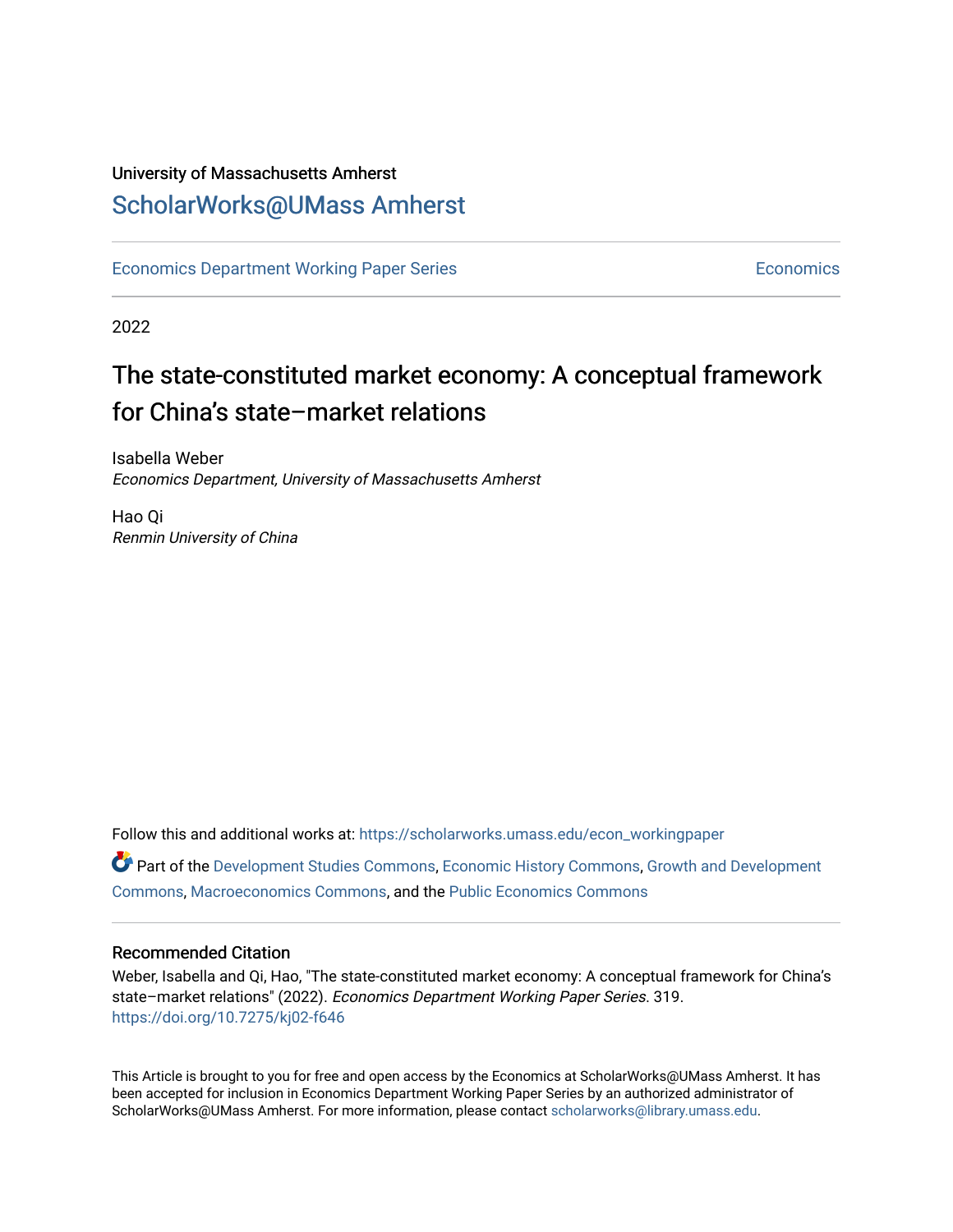## **The state-constituted market economy: A conceptual framework for China's state–market relations**

Isabella M. Weber University of Massachusetts Amherst

#### Hao Qi

Renmin University of China

**Abstract**: Scholars increasingly conclude that China has created a distinct economic system. Yet despite a growing literature with valuable contributions on the institutional arrangements under 'capitalism with Chinese characteristics', the economic mechanisms underpinning China's state– market relations remain undertheorised. In this paper we develop a conceptual framework of what we call China's state-constituted market economy. We argue that the Chinese state 'constitutes' the market economy by not only creating new markets through industrial and innovation policies, but by continuously participating and steering markets for essentials in order to stabilise and guide the economy as a whole. Essential is thereby defined as 'systemically significant from the perspective of the state'. This micro–level state–market participation in essential sectors complements macro-level state–market participation through monetary and fiscal policy. It is also distinct from the reliance on direct planning or command-and-order instruments of economic governance since micro-level state– market participation relies on utilizing market dynamics. We draw on China's statecraft tradition to conceptualise state market-constitution in China as a constant balancing act—like a dance with tigers.

**Keywords**: China; state-market relations; state capitalism; neoliberalism; economic stabilisation; market creation

#### **Acknowledgements**

We would like to thank the participants in the Rhodes Center for International Economics & Finance workshop on Neoliberalism BRICS: Past and Future, in particular Cornel Ban, Mark Blyth and Jamie Peck, for instructive comments on a presentation of this paper; Tobias ten Brink, Lawrence King, Carlos Oya and Jens van 't Klooster for feedback on an earlier draft and Benjamin Braun, Ying Chen, Stephen Cohen, Isabela Nogeira, Li Zhongjin, David Kotz, Peter Nolan and Xu Zhun for conversations related to this paper. All errors or omissions are our own.

#### **Introduction**

China has deeply integrated into the global economy. Yet China's experimentalist reform path has created its own distinctive economic system (Zheng & Huang, 2018; Naughton, 2021; Weber, 2021). An increasing number of studies set out to discern the specific nature of China's capitalism (e.g., Huang, 2008; McNally, 2012; ten Brink, 2019; Chen, 2020; Nölke *et al*., 2020). China is found to be sui generis, but the specific state–market relations that characterise China's variant of capitalism remain theoretically vague (de Graaff, 2020, p. 884).

Some scholars describe China as neoliberal, but this does not reveal much about the more specific nature of China's system (Weber, 2019, 2020). Others, pointing to the important role of the state, suggest China's system is state capitalist (Naughton & Tsai, 2015; Pearson *et al*., 2021; Petry, 2020b).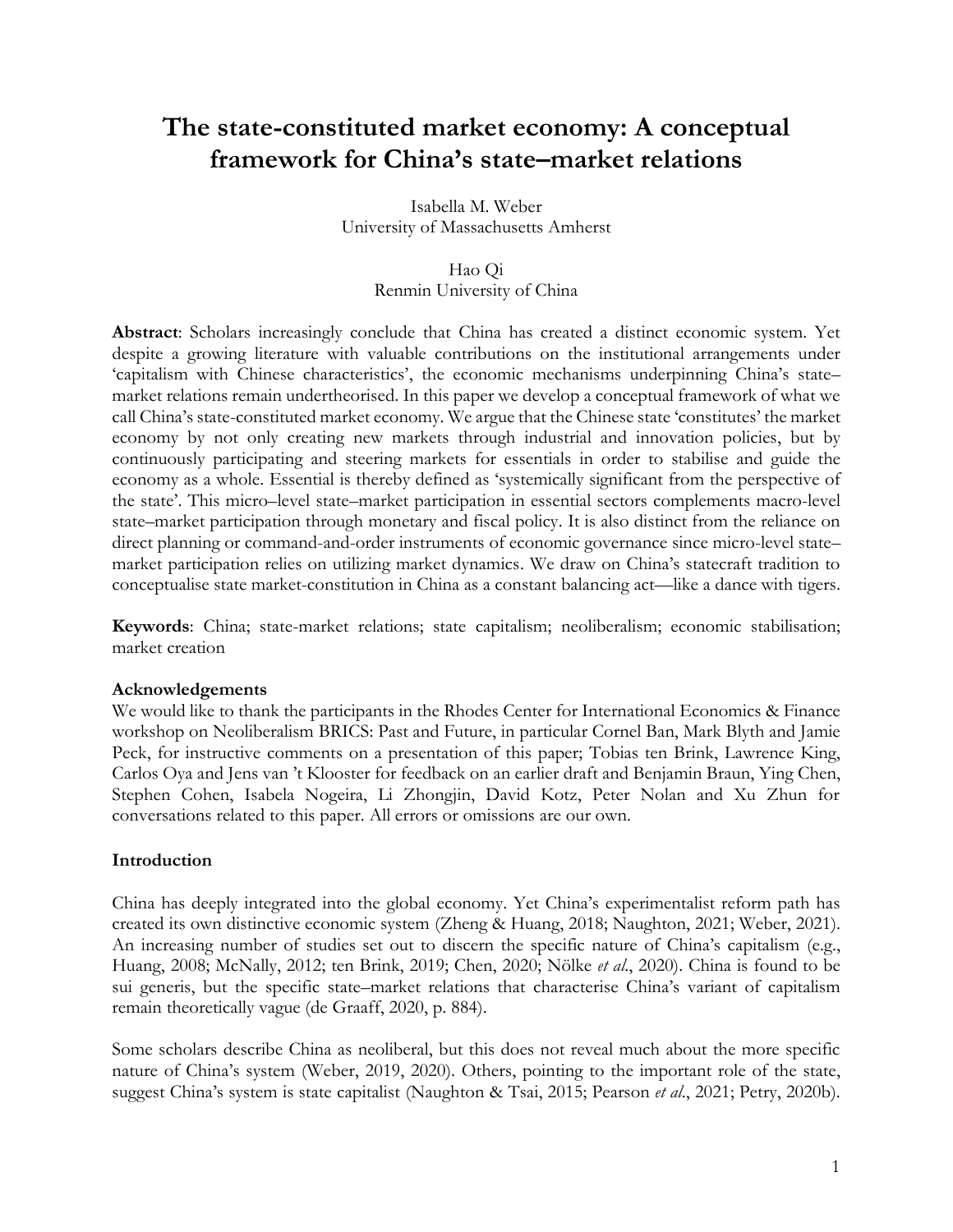But a recent literature review finds that '[d]espite the widespread mobilization of the concept [state capitalism] for both categorization and explanation, there is neither consensus about what it exactly means nor about its implications' (Alami & Dixon, 2020, p. 71). On the surface, it appears contradictory that China could be described as both neoliberal and state capitalist. This conflicted state of the literature points to a key characteristic of China's system: the *strong state* is deeply entwined with a fundamentally *marketised economy*. Depending on which of these two aspects of China's system one focuses on, it may appear as either neoliberal or state capitalist. The precise nature of the *relation* between this strong state and far-ranging, deep markets requires further conceptual clarification.

In this article, we develop the concept of a *state-constituted market economy* as a conceptual framework to unpack a set of economic mechanisms that underpin state–market relations in China. We use *constituted* in three meanings of the word as defined in the *Oxford English Dictionary*: (1) 'to make, set up or establish something', (2) 'to be the elements or material of which the thing spoken of consists', and (3) 'to frame, form'. Each of these meanings points to one dimension of the state's constitutive relation to essential realms of the market economy. The key distinctive charactersistic of China's economic system is micro-level state–market participation focused on essential economic activities. This takes different forms. The first meaning corresponds to market creation, the second to the state being a key stabilizer in certain markets, and the third to the state's efforts in steering markets.

All states have some form of stat–market participation on the macro-level in the form of fiscal policy which alters aggregate demand and central bank open market operations in the money market. In China, the state is engaged in micro-level state–market participation in essential areas in addition to such macro policies. The state has always played a role in creating markets across time and space. But beyond the state's role of initiation, neoliberal economic governance has focused on "encasing markets" (Slobodian, 2018): The state is meant to ensure the universal reach of private market forces and free private price setting. In contrast, micro-level state–market participation in China means that state– market creation is a contunious process. The Chinese state actively stabilizes market forces not only in times of crisis through bailout policies but also through continuous open market operations which amounts to a form of constant market recreation. Market steering is not unique to China and has long been an integral part of industrial and innovation policy. But in China market steering is systemically linked with micro–level state–market participation and the channeling of market forces in pursuit of large political goals is a systemic aspect of the country's state-constituted market economy.

The Chinese state relies in large parts of its economic governance on state-market participation in essential sectors as opposed to direct planning or command instruments and on indirect regulation for non-essential markets. As such we consider the Chinese economic model a market economy defined as an economy in which production is predominantly for sale on the market and organised through market relations such that all members of society depend in existential ways on markets. The state was critical in unleashing far- market forces in the decades since the beginning of Deng's reforms. But rather than assuming that these market forces are best left to their own devices the state engages with them as in a dance with a tiger – a powerful animal that can be tamed but can also get out of control.

Based on this introductory discussion of our concept of a state-constituted market economy, one may want to call China's model state-capitalist in that it combines a strong state with capitalist social relations. But we believe that attaching this label does not fill the conceptual void in our understanding of state-market relations since it tells us little about the modes of operation of the Chinese state in relation to markets or the specificities of the economic model that has emerged after more than 40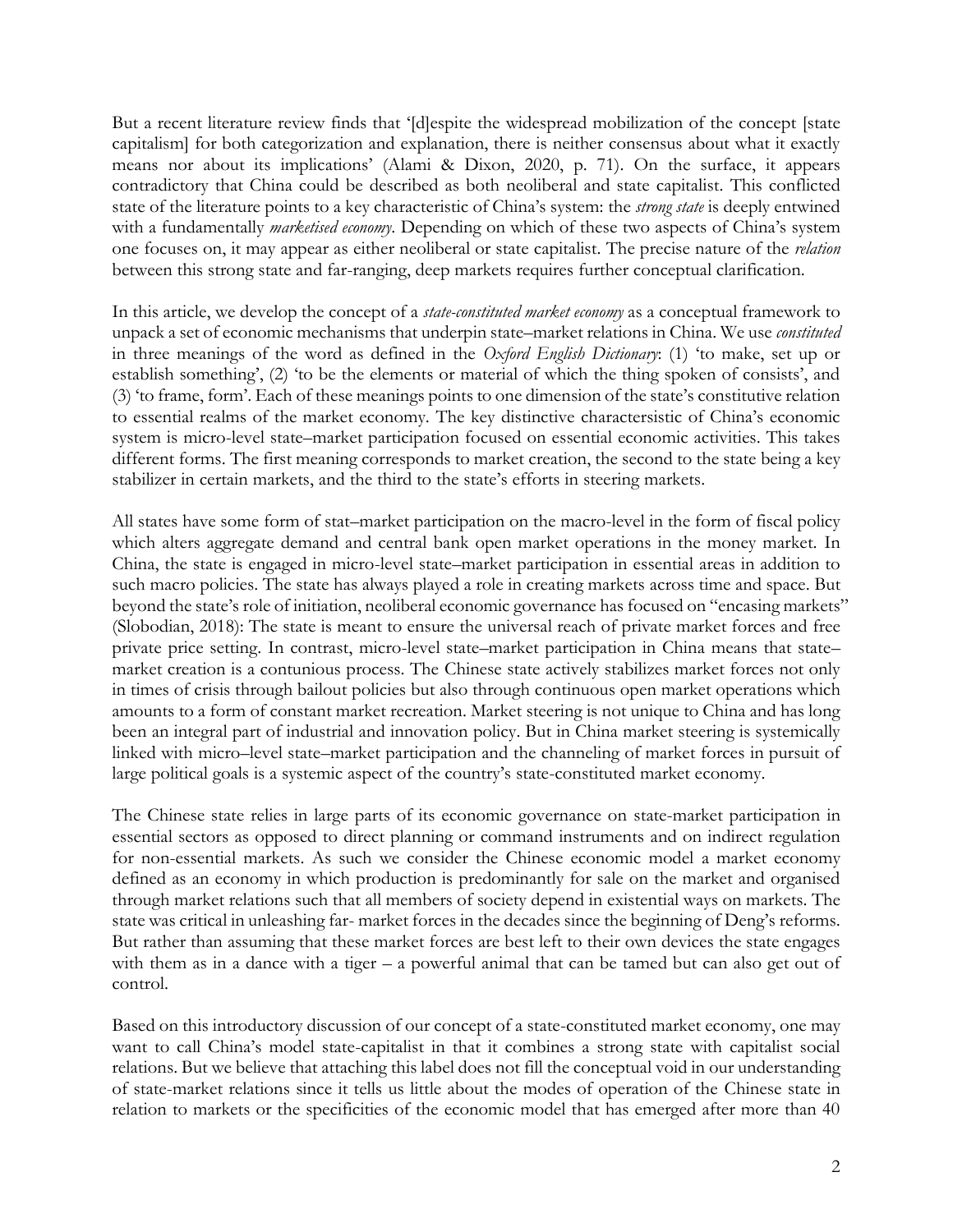years of reform. The meaning of state capitalism in fact is at least equally ambiguous in the context of socialist history as it is in the new state capitalism literature. It has morphed from Liebknecht's early critique of state socialism amounting to the same as state capitalism, into Bukharin's observation of the statification of the capitalist economy under imperialism, war and fascism, and finally into a term invoked by dissident's to reject that the realities of the Soviet model constituted a form of socialism and by Soviet economists to characterize bourgeois economies (Sperber, 2019). As Karl (2020) reminds us, in the Chinese context, too, the term state capitalism has had a complex trajectory. Mao Zedong invoked it to describe his vision for socialist construction in the first years after the revolution when the Communist Party would have to manage capitalist relations of production. State capitalism was meant to serve as a mechanism to transform China's semi-feudal economy into a socialist one. This resonates with arguments by Chinese reformers in the early years who argued that China would have to make up lessons from capitalism as it was still in a primary stage of socialism which eventually gave rise to an 'anything goes' understanding of socialism (Weber, 2021, 2022). More recently, state capitalism has been invoked to demarcate China's "distorted" form of capitalism from its free market type and to urge for a completion of economic liberalization (Pearson, Rithmire and Tsai, 2021). In the context of such diverse meanings, labeling China as state capitalist carries little analytical value.

In our attempt at providing a new theoretical lens for the study of China's state–market relations, we respond to Helleiner's (2021a, p. 10) recent call: 'It is long past time for [the] intellectual bias [of Western-centrism] to be transcended, including for the very practical reason that the ideas of non-Western thinkers – including the Chinese ones  $\dots$  – have left important legacies that endure to this day.' The comparative capitalism research program has been criticised for its neglect of domestic historical foundations and its tendency to use Western experience and models as standards against which other regions of the world are measured.<sup>1</sup> In this paper we take inspiration from the Chinese intellectual tradition referenced by Helleiner and show how China's state-constituted market economy is deeply rooted in China's own statecraft tradition. In drawing on China's intellectual history to make sense of its present political economy we build on a nascent trend in the literature (e.g., Arrighi, 2007; Heilmann & Perry 2011; Zheng & Huang 2018; Nolan, 2018a, 2021; Huang, 2019; Helleiner, 2021a, b; Weber, 2021). But rather than essentializing China we argue for the possibility of theoretical crossfertilization across different contexts. To this end we connect our conceptual framework to concepts of state market-participation and strategically significant prices devised by Hockett and Omarova for policy proposals in the U.S. (2015, 2016) among other contributions on US or European economies.

Our framework of a state–constituted market economy differs from and complements the concept of state-permeated capitalism (SPC) that is widely used in the international political economy (IPE) literature to capture the nature of China's economic system. By highlighting the *political* frictions and often diverging interests across different business and state actors as well as the reliance on relations of loyalty and trust within the Chinese system, SPC overcomes the false concept that the Chinese state is a unified monolith (ten Brink, 2019; Allen *et al*., 2020). SPC has also initiated rich case studies that characterise important economic institutions in China. Yet, the concept of state permeation implicitly relies on a separation between state and market that does not reflect their mutually constitutive nature. After all, for a thing to 'permeate' another, one thing has to be external to the other. As such, Massot's (2020) recent critique, that the IPE literature analytically relies on starting from state and market as separate spheres, applies to SPC. A binary conception of state versus market, however, conflicts with the fact that China's market economy has been constructed by its activist state since the very beginning

<sup>1</sup> See Schedelik *et al*. (2021) for a critical review of the state of the literature in comparative capitalism research.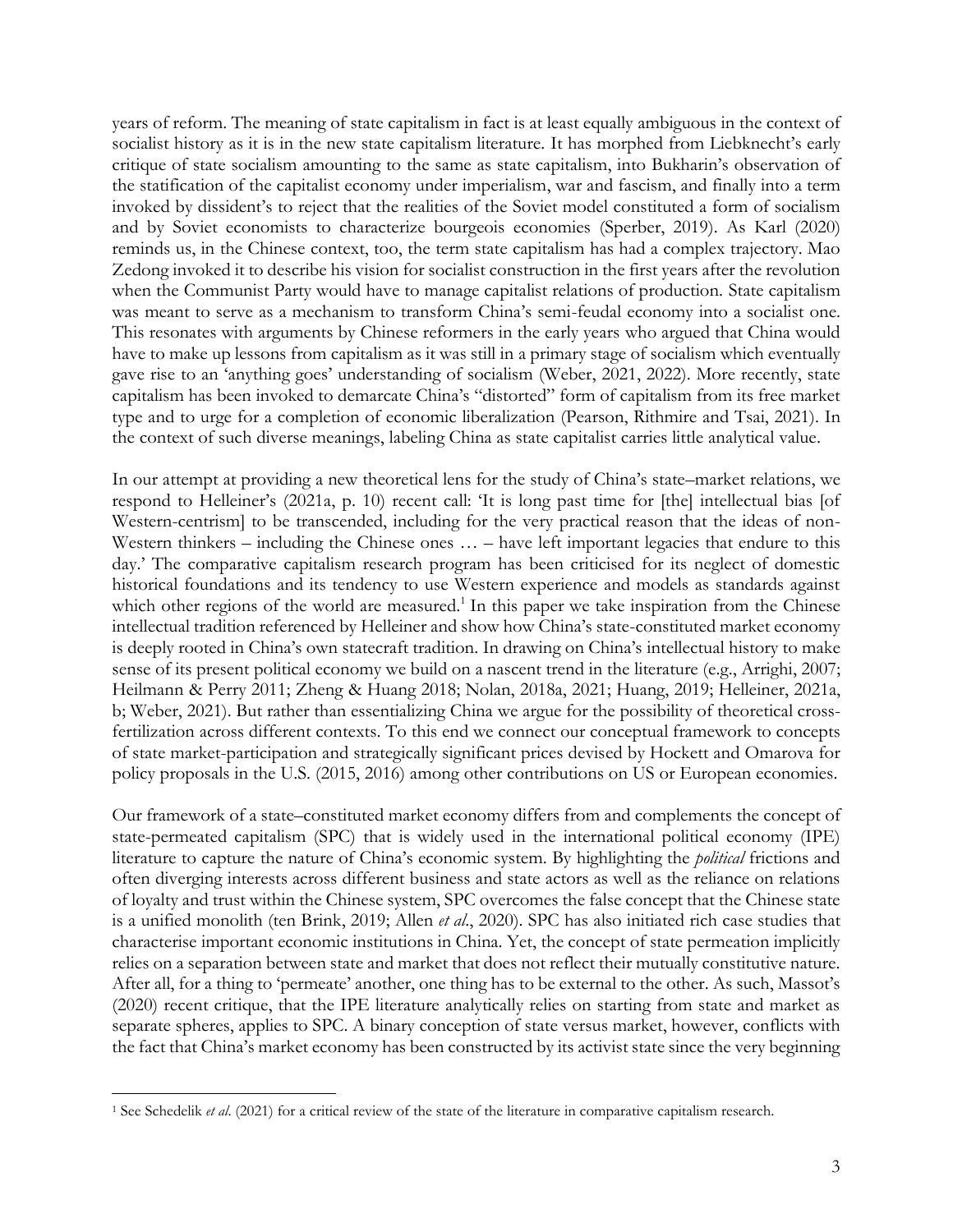of re-marketisation in the late 1970s, as argued for example by Zheng and Huang (2018) and Weber (2021), while the state engages in continuous market participation.

Another concept regularly invoked to described China's system is that of a developmental state. Here, too, markets and states are conceptualised as autonomous spheres with an emphasis on the independent nature of the state in relation to the market (Fine, 2013, p. 5). The framework of a developmental state has been derived through an inductive study of East Asian development successes such as Japan (e.g., Johnson, 1982), Taiwan (e.g., Wade, 1990) and South Korea (e.g., Amsden, 1989). We propose that the Chinese case requires a similar inductive treatment to derive a conceptualisation of its state–market relations rather than a simple importation of the concepts derived from the experience of the Asian Tigers. To this end, we draw on the recent scholarship on the intellectual underpinnings of China's market reforms, How China Escaped Schok Therapy (Weber, 2021) in particular. In fact, developmental state as it emerged in the neighboring cases has deep roots in Chinese history (Helleiner, 2021a, b). Beyond these shared origins the different scales of the development challenges of the Asian Tigers compared with those of China have led to different economic models. As influential reform economist Deng Yingtao (2014 [1991]) argued, while China can use exports as one element of its development strategy, the challenge of economic development on the scale of China goes far beyond the task of (re-)integrating China into the global economy in a state-led fashion.<sup>2</sup>

In a nutshell, we argue that state-market relations in China differ fundamentally between essential and non-essential sectors. Non-essential sectors if considered in islolation from the economy as a whole broadly resemble a neoliberal form of free market organization with a primacy of private prices and property. In contrast, essential sectors are constantly steered and stabilized by the state through statemarket participation. This in turn has implications for the non-essential sectors and the economic governance of the whole economy. To develop these points we start from a discussion of the distinction between essential and non-essential spheres, then layout our broad framework of a stateconstituted market economy and finally provide a more detailed account of the three modes of statemarket constitutions: market creation, stabilization and steering. Throughout the text we relate our proposed concepts to alternative comparative capitalism frameworks for China's model and show how our approach can resolve contradictions in the state of the literature. The final section concludes.

#### **Essential versus nonessential: Distinguishing economic spheres**

Our analysis of state–market participation in China is based on a distinction between essential and nonessential spheres of the economy. The modern Chinese state focuses its market-constituting governance on the essential as a way to govern the economy as a whole. State–market relations vary radically between essential and nonessential spheres. Both essential and nonessential spheres are organized through the market, but in the essential sphere the market is continuously and actively constituted by the state.

In China's tradition of statecraft, a clear distinction between the essential and the nonessential has long occupied a prominent place in principles of government. An early example is the so-called *qingzhong*, or light–heavy, theory of the ancient government manual *Guanzi* (Weber, 2021). The Guanzi is acknowledged as the first economist in China by 19<sup>th</sup> century reform thinkers and the leader of the Republican revolution, Sun Yatsen (Helleiner, 2021c). As such, this text occupies a prominent position in Chinese economic thought maybe somewhat similar to Adam Smith in the West. Ye (2014, p. 98)

<sup>2</sup> Also see Ang (2016) for a critique of interpreting China's development as an instance of the East Asian developmental state.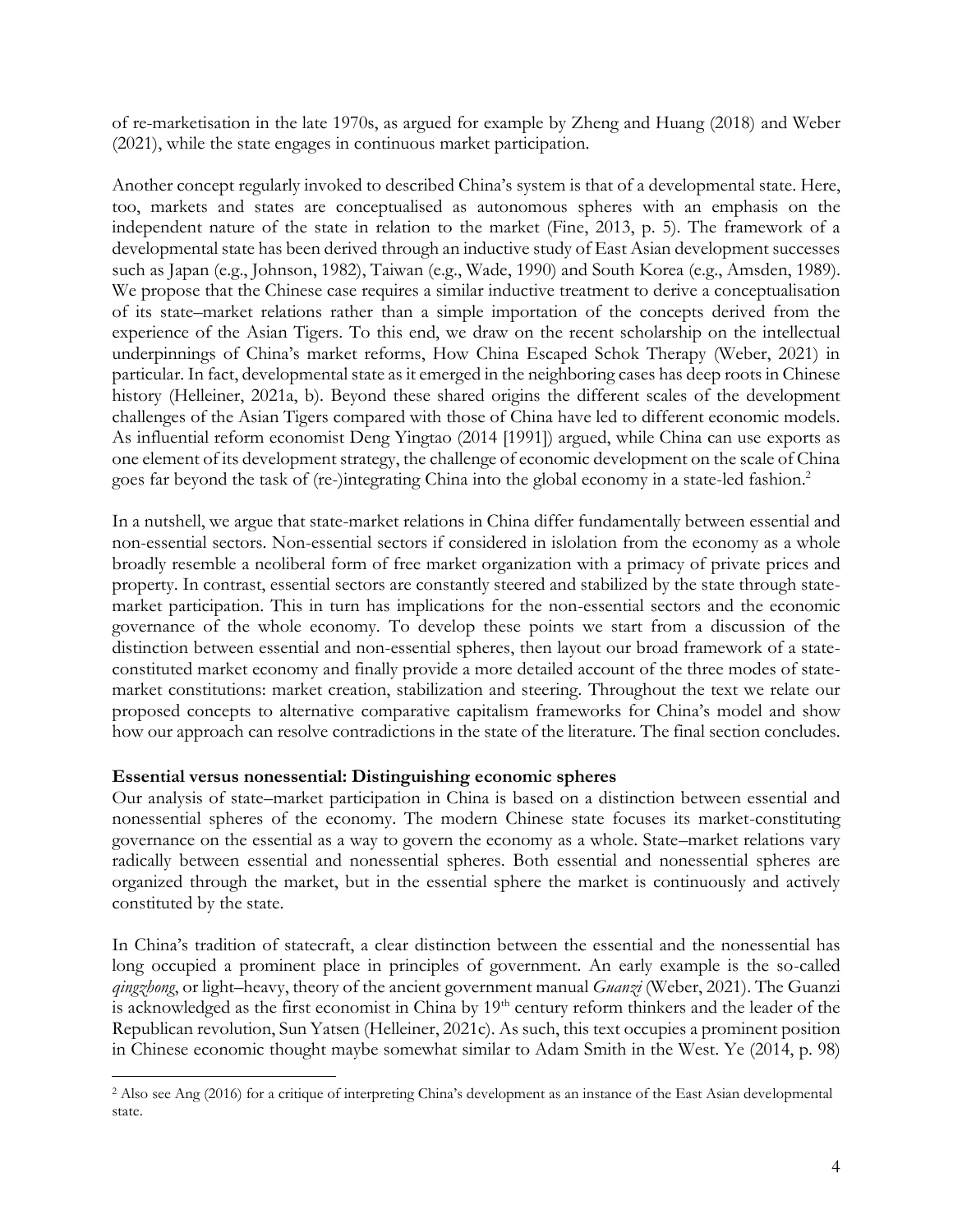translates the art of *qingzhong* (轻重) as 'weighing and balancing economic forces'. The task of economic policy in this theory is, in the words of the *Guanzi*, 'To use the thing that is "heavy" to shoot at that which is "light," to use the cheap to level down the dear' (*Guanzi* as in Hu, 2009, p. 127). From this perspective, all economic phenomena can only be understood in relation to their social context; things can be heavy or light only in relation to other things. Heavy commodities are considered essential to production or human well-being, and light commodities are seen as inessential. While some things are by their nature important to production and human well-being, such as grain, salt and iron to use the examples in the *Guanzi*, the economic weight of commodities is also subject to continuous change and reflects the season of the year, production practices, technologies and market dynamics, among other factors.

Our definition of *essential* derives from this relational logic and draws on the experience of the COVID-19 pandemic. When faced with the need to impose lockdowns, the question of what and who are essential has become a central policy question around the world (Stevano *et al*., 2021). It was settled in an ad hoc fashion based on what governments perceived as essential for the basic working of society and economy. Taking a lead from this experience, we refer to *goods, assets and services as essential when they are systemically significant from the perspective of the state*. We are not arguing from a normative standpoint what ought to be essential and our understanding of 'essential' is historically contingent; evolves with changing material, social, political and economic conditions; and is shaped by the contestation between state actors and the interplay with social forces outside the state. A change in circumstances such as during the outbreak of a pandemic can shift the boundaries between essential and nonessential.

In using the notion of 'systemically significant' we build on the concept of Hockett and Omarova (2016). They define as 'systemically significant' all those prices of commodities that are ubiquitous in production; of investments that are ubiquitous in certain asset classes; and that are ubiquitous as benchmarks for other prices. We go beyond their focus on ubiquity. Taking inspiration from the shutdown experience and Chinese statecraft, we define as *systemically significant all those economic activities, assets or commodities the absence of which are considered by the state to undermine financial, social or political stability or economic security or which are crucial in the pursuit of economic development and other major policy goals at any point in time*. 3

Our notion of essential has some overlap with other accounts of China's economic system but is disitinct in emphasizing the time variant nature of what is essential. Instead of trying to come up with static classifications we suggest that systemic significance or essentialness of economic activities, assets and commodities can change dynamically over time. Certain assets, activities or goods can become essential on account of changing circumstances (e.g., the COVID-19 pandemic) or evolving structural environments (e.g., climate change and technological progress). This is not necessarily at odds with accounts that focus on capturing the more or less time-invariant essential components. For example, Pearson (2015) puts greater emphasis on an institutional hierarchy that divides China's economy into tiers. The most strategic industries (e.g., metals, energy, pharmaceuticals) are tightly controlled by the state and dominated by central state-owned enterprises (SOEs). Businesses on lower tiers are governed through regulations rather than direct oversight by the government. From our perspective, this institutional reality is an expression of what is considered essential by the state. Others have used a Polanyian framework that emphasises the factors of production, labor, credit and land (Zheng and

<sup>3</sup> Importantly, we thus exclude all the systemically significant care work that happens within households and beyond markets. We believe care is so important, while operating based on different principles, that it requires a separate analysis.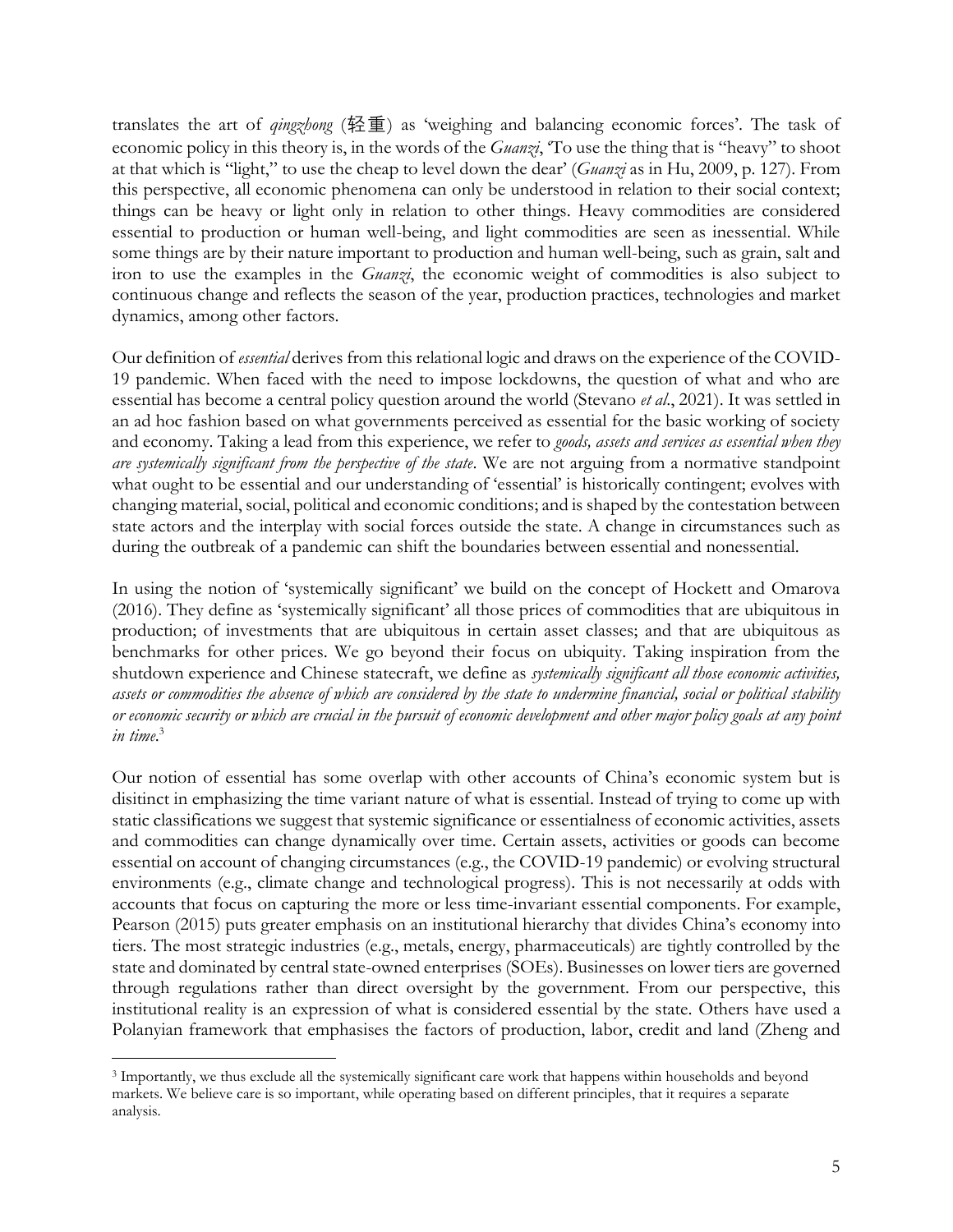Huang 2018, p. 275). While there is some truth to the importance of these factors they seem too broad to capture anything specific about China and the relative importance of these factors in China's rapid urbanization and industrialization.

The limitation of an exclusive focus on time-invariant hierarchies is that it makes it hard to capture change such as in the context of the regulatory shift in 2021. Take the example of private tutoring. This sector is outside the Polanyian categories and has risen up in the tiers from a sector that used to be merely regulated to one that became much more directly controlled. From the perspective of a dynamic understanding of essentialness this can be explained in a straight forward way. When private tutoring emergend in reform era China, it was initially a small, insignificant sector catering to a handful of nuveau riche. But as urbanization and professionalization progressed, private tutoring became increasingly important in the race between Chinese kids for the scarce spots at top tier universities. With a looming college graduate unemployment crisis since the mid-2000s, the pressue to get ahead in the battle over prestigious degrees made private tutoring ever more indispensable for aspiring students and their parents to the point that this became a highly financialized USD 121 billion business in 2021 with 325.5 million students in 2019 (SCMP, 2021). Private tutoring had moved from being non-essential to being essential in relation to important concerns of the state such as social stability, the functioning of the national education system and population growth. The state stepped in not by banning the whole sector or nationalizing it but by cutting it off from venture capital and limiting its operating hours.

Our conceptual distinction between essential and non-essential economic spheres can also help shed some light on the frequent observation that the Chinese economic system is non-monolithic and the contradictory state of the literature on whether China is or is not neoliberal (Weber, 2019). If we focus exclusively on the nonessential spheres of the economy, the Chinese state appears neoliberal. The Chinese economy can even be considered more marketised than some of its European counterparts since it only marginally adheres to the principle of decommodification at the core of European welfare states (Qi & Li, 2018). But in the essential spheres, the Chinese state continuously constitutes the market operating in an explicitly non-neoliberal fashion. In parallel to the debate over China and neoliberalism, a growing number of case studies on state–market relations in China stresses that the state 'permeates' and 'penetrates' the market, but there is no consensus what this means for the nature of China's political economy. The diverging conclusions on the degree and modalities of state control are to some extent due to a focus on a range of points on the essential to nonessential spectrum.<sup>4</sup> By taking the essential–nonessential distinction into account analytically, we can help resolve the contradiction of China's internal variety of state–market relations.

#### **State-market participation or dancing with tigers**

China's history of thought on markets goes back to ancient times (Dunstan, 2006; Hu, 2009; Zanasi, 2020). It has a long tradition of considering the market as a 'two-edged sword' (双刀剑), a progressive

<sup>4</sup> For example, Jones & Zou (2017), focusing on the involvement of a Chinese SOE in one specific hydropower dam project in Myanmar that is of geopolitical relevance but not essential to China's power grid, suggest that the role of the state in relation to SOEs is fragmented and in line with that of the regulatory state. In contrast, Chen & Lees (2016) examine China's developmental state in their analysis of the essential project for China's overall economic security of building up a renewable energy sector. Similarly, Allen *et al*. (2020), in their analysis of China's solar PV industry which is a key element of the renewable energy sector, find that China's state-permeated capitalism is considerably less fragmented and more closely coordinated than that of India. Zhang & Bray (2017) have demonstrated how the expansion of the public higher education sector has at the same time created a shadow system of private schools and tutoring, whereas the latter is organised based on a logic of what they call 'micro-neoliberalism'.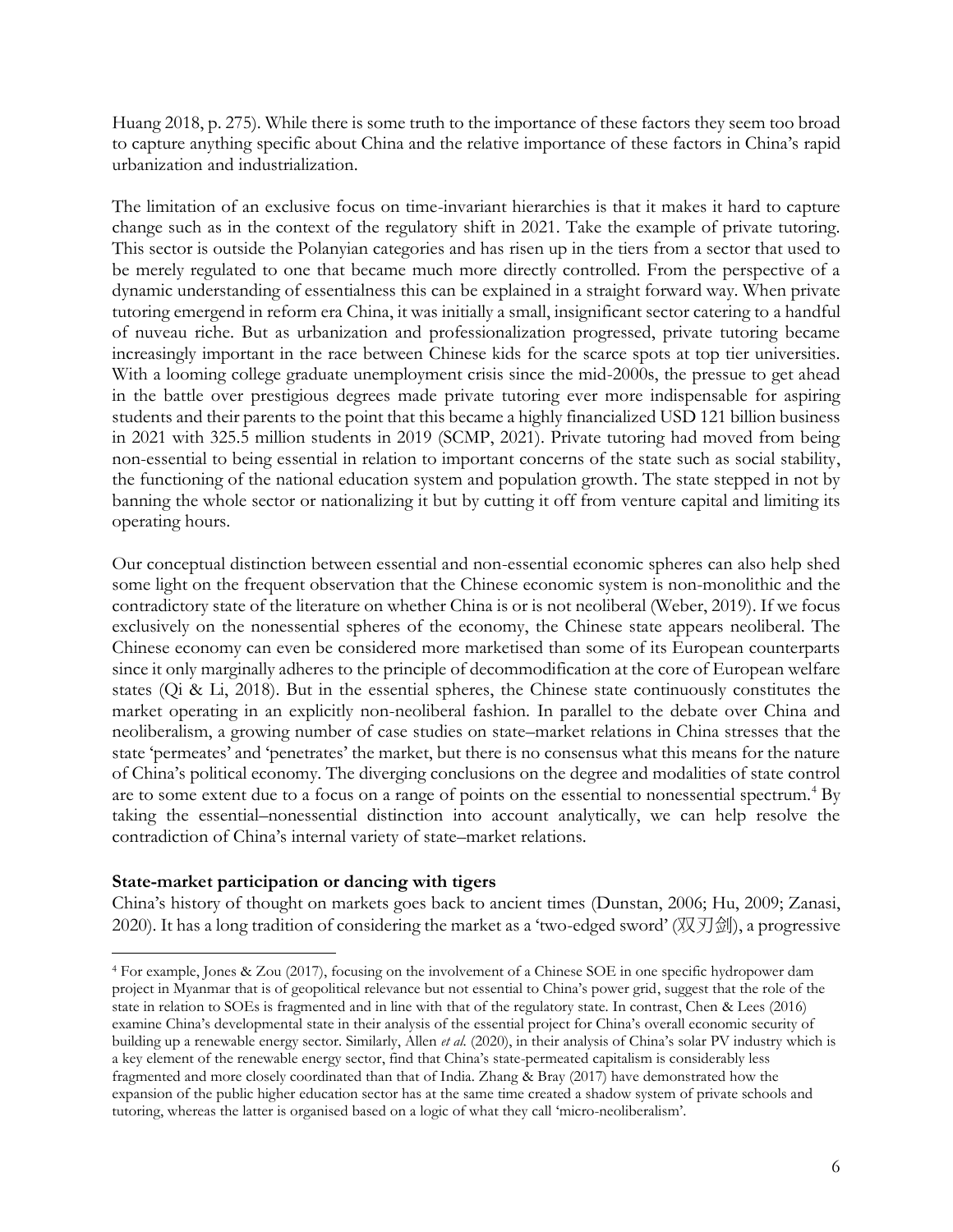force that can unleash an enormous potential for an enhancement of the material foundations of society but also dangerous in its potential to create vulnerabilities, instabilities and crises (Nolan, 2021, p. 35, 2018b). This resonates with Karl Marx's analysis of capitalism as both the most progressive and most crises-prone stage of development. For Marx this dual nature implies that capitalism prepares its own demise and gives rise to revolutionary forces that should eventually overcome the reliance on money and markets. In contrast to such a revolutionary solution pursued in China under Mao, a strand of Chinese statecraft thinking addresses the need to balance the regressive and progressive sides of markets through state market-participation. The communists employed markets as a weapon in their economic warfare in the Civil war. Some of these techniques of economic governance have been revived in the reform era (Weber, 2021). In contrast to this idea of a need for constant balancing of unstable markets, in neoclassical economics, markets are a one-edged sword, self-regulating spheres where the competitive interaction of private buyers and sellers intermediated by the free movement of prices brings about an equilibrium. This view of the market leads to the neoliberal logic of a strong state to "encase" the market and protect it from disturbences (Bonefeld, 2013, 2017; Slobodian, 2018). In contrast, from the perspective of the two-edge sword, the market is a powerful yet dangerous tool of economic governance that needs to be trained, guided and tamed by the state. It is like dancing with a tiger, it requires enormous capacities and it can go wrong at times.

In practice, all market economies are sustained by some form of state action that ameliorates at least some of the uncertainty and instability that arise from the reliance on market exchanges in the organization of social production. These mechanisms differ in degree and mode of operation. China's state-constituted market economy is characterised by a particularly intensive and extensive form of such uncertainty-ameliorating policies as well as by a commitment on the part of the state to contantly harness and channel the progressive powers of markets. A brief comparative discussion on a conceptual level will help us to develop this point.

On the most basic level all states provide a legal framework that sets rules for market behavior and police those rules. Beyond that, on at least three levels the state can ameliorate the uncertainty of exchange inherent in a market economy, corresponding with different schools of economic thought: (1) by stabilising the value of money, (2) by stabilising aggregate demand (macro-level), and (3) by stabilising individual, important markets (micro-level).

All modern states issue a fiat currency. All states also aim to stabilise the value of money to some degree through monetary policy which can limit the uncertainties stemming from the monetary sphere (1). Central banks create and participate in markets for fiat money to regulate the price of holding money (the interest rate). From the perspective of Friedmanite monetarism or the neoliberal tradition, self-regulating market forces dominate over the inherent instability just outlined. Hence, stabilising the value of money is the key to stabilising market economies as a whole (Hayek, 1966 [1929]). Conversely, the free market economy facilitated by stable prices is seen as the best arrangement to unleash the virtues of the market. The free market does not mean a market free of the state. The state polices the freedom of the market and protects it from the intervention of society or state (Bonefeld, 2013, 2017; Slobodian, 2018).

From the angle of the postwar neoclassical synthesis, the state further has to stabilise aggregate market relations through fiscal policy (2). Here, the inherent stability is mainly located on the macro level and so are the ameliorating policies. Fiscal expansion adds to aggregate demand when effective demand is falling short to prevent a deflationary contraction. The main task of the state is this macro stabilisation. Keynes in some of his writings went further in his vision for an activist state. He argued for the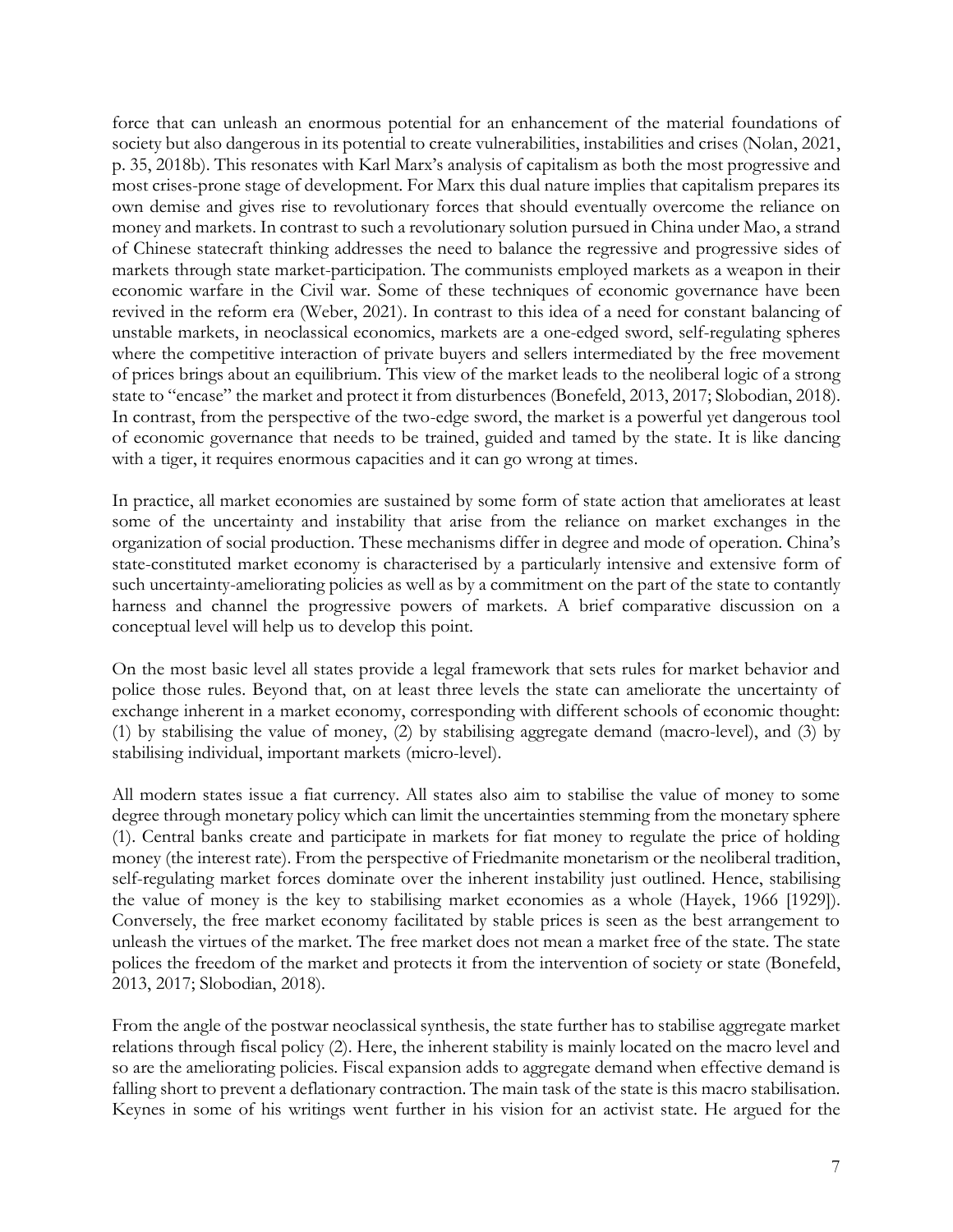socialisation of investment which would serve to overcome substantial, inherent instability in a capitalist economy as well as to unleash the full productive potential through industrial policy (Crotty, 2017).

Later, Keynes added public buffer stocks for essential commodities to his proposed stabilisation policies (Dimand & Dimand, 1990; Fantacci *et al*., 2012) (3). Keynes was not the originator of such a micro-level state market-participating policy. Benjamin Graham (1937) and Henry Wallace had previously introduced this idea into the interwar policy debates, drawing inspiration from China's Ever Normal Granaries system and traditional statecraft (Will & Wong, 1991). Keynes, too, was aware of this tradition of theorising since he reviewed a Ph.D. that surveys China's history of economic thought and that covers state market-participation (Chen, 1911; Keynes, 1912). In fact, in China theories of state market-participation go back to the aforementioned *Guanzi* and were revived, discussed and perfected in imperial times (Zhao & Drechsler, 2018; Zanasi, 2020; Weber, 2021). The ancient text *Guanzi* states,

When things are plentiful, they will be cheap; when they are scarce, they will be expensive. ... Knowing this to be so, the prince pays attention to his country's surpluses and shortages and manages its wealth and goods. When grain is cheap, he exchanges money for food. ... He pays attention to the relative value (*qingzhong*) of things and manages them in order to maintain price stability. Therefore, the expensive and the cheap may be harmonized and the prince reaps his profits. (*Guanzi* as in Rickett, 1993, p. 384)

The basic logic of the statecraft techniques of micro-level state–market participation can be illustrated based on the Ever Normal Granaries that were a core institution in imperial China (Will & Wong, 1991). Grain markets are inherently unstable due to the changes of seasons that brings about regular fluctuations in supply and prices. In addition, the bad harvests can create extreme price fluctuations or even famines. The public granaries were meant to add demand around harvest time and lift the price, while adding supply when the private supplies were fading in spring and summer, thus preventing price hikes by private merchants. A system akin to the traditional Ever Normal Granaries has been reinstated in recent decades under the responsibility of the National Food and Strategic Reserve Administration that runs buffer stocks on various administrative levels not only for grain but a whole range of important commodities for consumption and production.

If we combine the element's of macro-stabilisation, a substantial degree of socialisation of investment and public buffer stocks for essential commodities in various places of Keynes' thought, we move towards our concept of a state-constituted market economy. But in our analytical framework for the study of China's political economy, the state takes on an even more constitutive role than that envisioned by Keynes. The state-constituted market economy *stabilises the value of money and the relation between supply and demand not only through indirect macroeconomic means of fiscal and monetary policy, but also on the micro-level. It actively creates, stabilizes and steers markets for a range of essential goods, activities and assets through state–market participation*.

The relation between the state and the market is subject to constant calibration and contestation in China's state-constituted market economy. Deng Xiaoping famously reinstated the market in the late 1970s arguing that it would be a tool to serve the socialist state (Zheng & Huang 2018; Weber, 2021). This is the Smithian view of 'markets as instruments of rule' (Arrighi, 2007, p. 8). But the market is not a simple instrument, it takes on a life of its own. Active stabilisation of the market is a way to try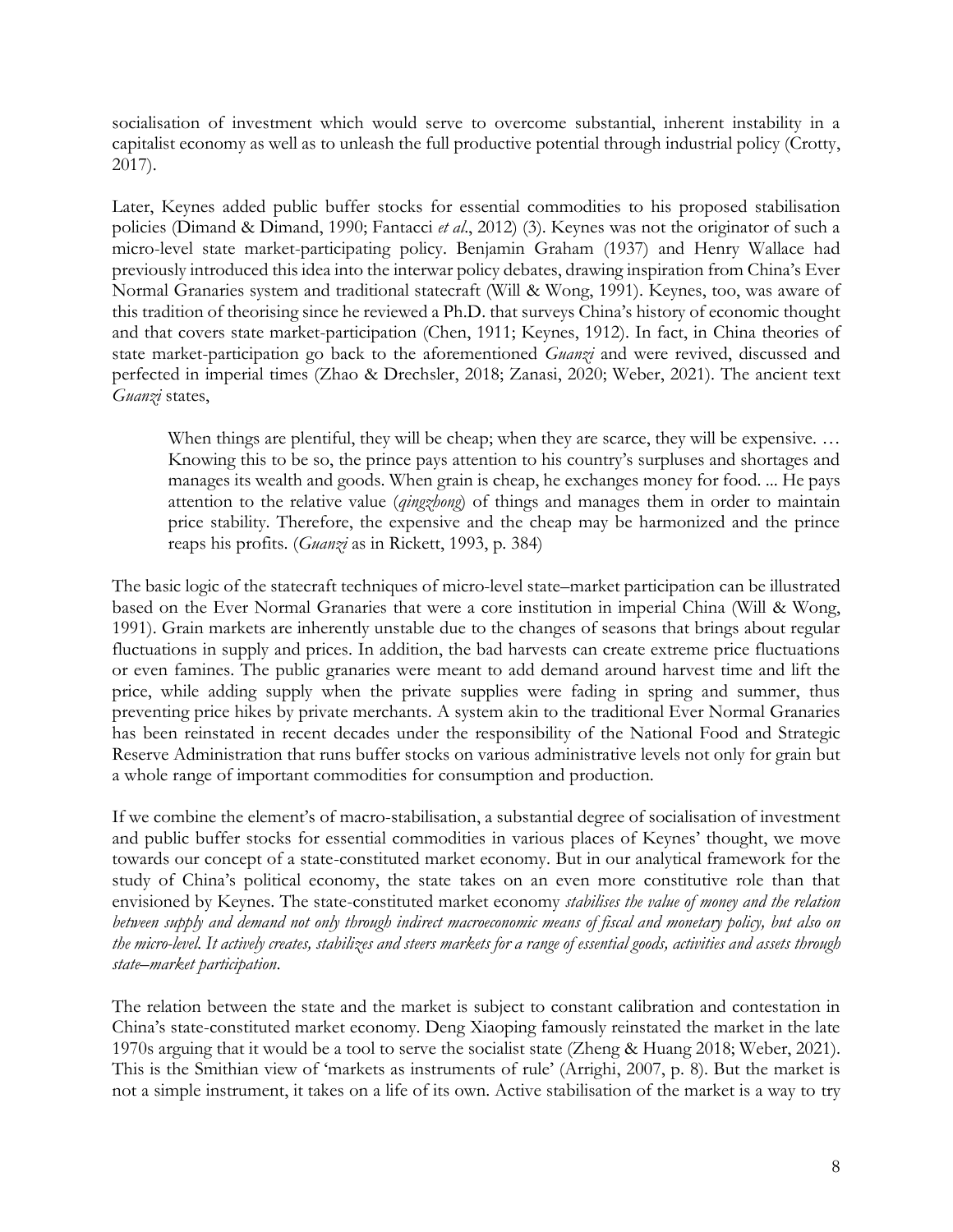to keep the market dynamic under control. But micro-level state market-participation does not erase the uncertainty inherent in a market economy. Nevertheless, as the state acts as buyer and seller of last resort in a range of markets with wide-ranging linkages across the economy, the uncertainty is more directly alleviated than when relying on macro-interventions alone.

To be sure, the economic precariousness and exploitation that is endogenous in being dependent on selling one's labor for a living is not overcome as is evidenced by the army of 293 million poorly paid migrant workers who run China's factories and gig-services (NBS, 2022). Despite stabilization individual firms can also go bankrupt. In that sense, state-participation does replace capitalist employment relations or competition. China's state involvement in essential sectors has also to be distinguished from decommodification as theorized for in the influential work of Polanyi (2001 [1944]) who saw the laws of motion in the struggle over the (de-)commodification of the so-called fictitious commodities land, labor and capital (Işıkara, 2021). Therefore, classic frameworks in Polanyi's footsteps such as Esping-Andersen's (1990) categorization of welfare states that rely on the degree of decommodification of essentials is not well suited to capture the specificities of China's system. While the Chinese state governs some essentials such as compulsory education and medical services through partial decommodification, it governs other essentials such as grain and crucial raw materials through state-market participation. Consequently, China's economy is deeply marketised, and more state does not mean less market (Zheng & Huang, 2018). China's economy is largely commodified in that basically all production is for the market and large parts of everyday life are organised through exchange. But this commodification is constituted by the state in the sense that the state organises the commodification through market creation and pushes the boundaries of marketisation by internalising uncertainties inherent in the commodity form.

This smoothening of fluctuations in essential markets which is not captured by the decommoditification lens, can be very consequential in containing risks that can unleash systemwide crises. The significance of this can be illustrated based on the example of the real estate sector. In 2021, many commentators thought the payment difficulties of China's second largest real estate conglomerate, Evergrand, would be China's Lehman moment and would unleash global financial turmoil. This overlooked, however, that the Lehman collapse was the result of the spontaneous bursting of a subprime mortgage bubble whereas the Evergrand payment difficulties were induced by a government tightening of control over the inflated real estate sector. As such the state was ready and prepared to step in once Evergrand was pushed to the edge of bankruptcy not just to bail the company out but to teach a lesson to the whole sector and parcel out assets (Financial Times, 2021).

In the broad literature that aims to classify different economic systems, an analogous assumption to the focus on decommodification is that more market means less state capacity. This, however, does not fit with China's congruent reality of intense marketization as reflected for example in the high degree of stock market participation, the flexible labor market and the rapid rise of the gig economy (Zhou, 2012; Qi & Li, 2018) on the one hand, and extensive state capacity as evidenced for example in the unique pace at which the country is building up a renewable energy sector (Myllyvirta & Zhang, 2022) on the other. The literature on the regulatory state of the neoliberal era, for example, emphasises that the regulatory state lacks state capacity beyond its functions of setting and policing rules and sees this as a result of marketization. The regulatory state is juxtaposed with the state of the postwar era of advanced economies characterised by 'statecraft based on hierarchical, command-and-control systems which authoritatively mobilises resources and intervene directly to secure desired social and economic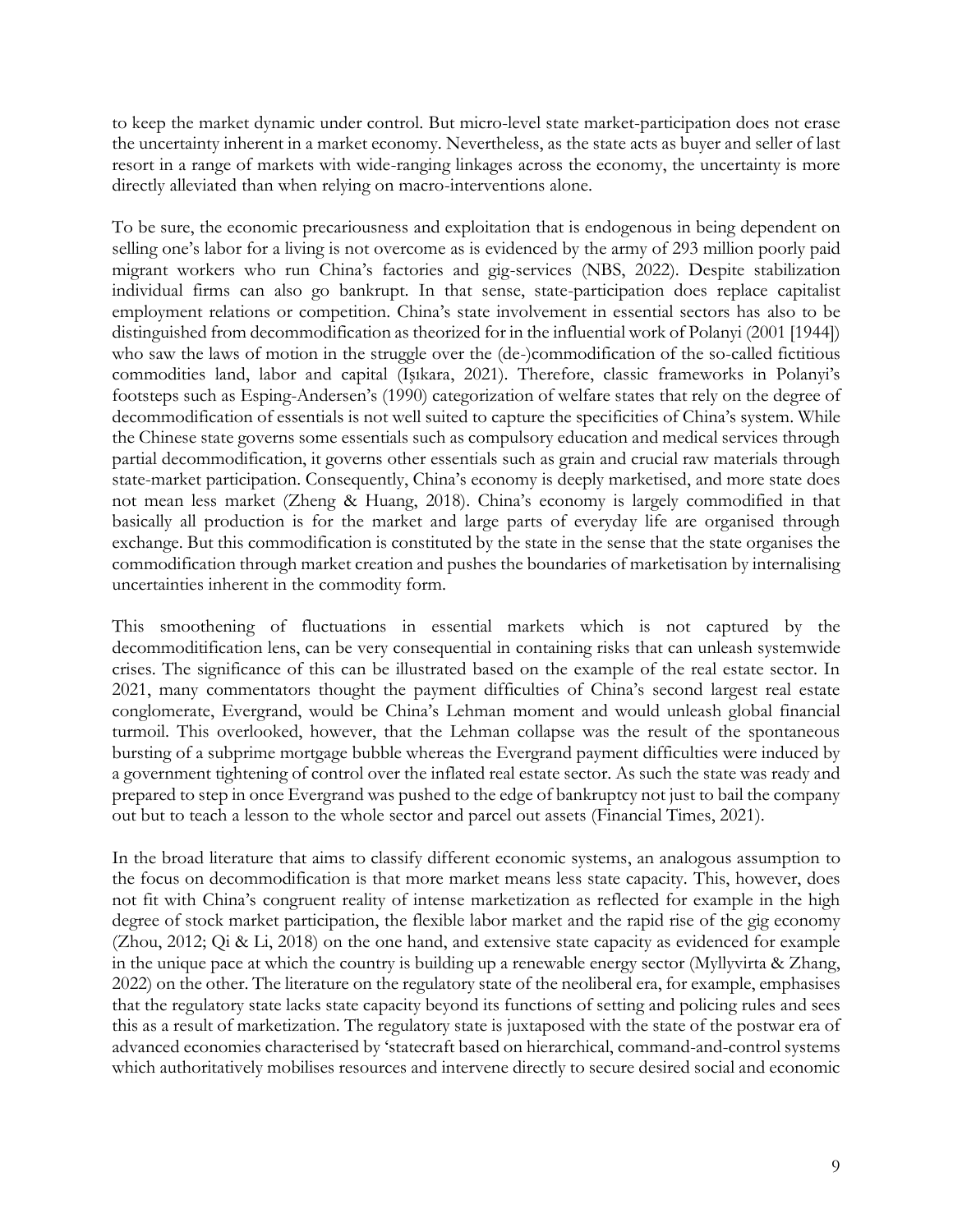outcomes' (Jones & Hameiri, 2021, p. 3).<sup>5</sup> This way of conceptualizing these two types of states relies on drawing an opposition between more hierarchical command-and-control and more market rather than between different ways and degrees of the state's engagement with markets that correspond with different forms of state capacity. As Massot observes (2020), the market is thought of as a pure sphere of private actors, so that more market always implies less state capacity.

In contrast, in our framework of China's state-constituted market economy, intensified marketisation increases the uncertainties and instabilities inherent in market dynamics and requires more, not less, state capacity. At the same time the state in China is not an all-powerful, monolithic, centralised bureaucracy that penetrates all markets as in the classical developmental state (Hui, 2017; Zheng & Huang, 2018, p. 31–2; Nogueira & Qi, 2019). This tension between more market and more state capacity is difficult to capture with frameworks that foreground a 'non-market mode of coordination' (Nölke *et al*., 2020, p. 49) as key to understanding China's state–market relations as for example SPC. Following in the footsteps of the varieties of capitalism approach (VoC), they focus on the firm level and add fragmented interests in business-state alliances and cooperation within elite networks. These networks are grounded on personal relations (*guanxi*) and a shared social background, they argue (Nölke et al., 2020).<sup>6</sup> In addition to informal ties, the rich literature on SOE governance focuses on bureaucratic design in characterizing China's state-market relations by stressing the role of the Stateowned Assets Supervision and Administration Commission (SASAC), cadre management systems that facilitate the rotation and dual assignments of executives and state officials, party committees inside companies, and political campaigns to mobilise businesses (Chen Li, 2016; Leutert & Eaton, 2021).

Our framework does not challenge the importance of informal business-state alliances as well as of bureaucratic design.<sup>7</sup> But we argue that the importance of thse formal and informal non-market institutions can only be fully appreciated when we add that they are mobilized by the state in its efforts to stabilize and channel market forces. The importance of these non-market institutions does not mean that market forces are any less relevant. In the next section, this point is illustrated by developing three modes of state-market participation based on key empirical examples.

#### **Three modes of state–market participation: Creation, stabilisation and steering Mode 1: State market-creation**

In China's recent history state market-creation has occupied a central place at two critical junctures: during the Civil War and again during the reform period. At both moments markets had become peripheral. During the Chinese Civil War hyperinflation was rampant and the economy had disintegrated to a degree that many peasants reverted to subsistence production. We can think of this as a collapse of the division of labor. The market had ceased to function as a coordinating mechanism for the economy as a whole as trading routes were blocked by the war. In this context, the Communists reverted to ancient statecraft techniques in their economic warfare. They stabilised the value of their currency through recreating markets for essential goods such as salt and grain and by establishing trading agencies that reinstated commercial links. This involved some of China's most influential economic thinkers and policy makers of the twentieth century, such as Chen Yun and Xue Muqiao (Weber, 2021).

<sup>5</sup> Similarly, the developmental state model is often seen as relying on an all-powerful, centralised bureaucracy and state mobilisation through command-and-order (Allen *et al*., 2020, p. 2).

<sup>6</sup> This analytical lens resonates with approaches that emphasize crony capitalism. See Ang (2020) for a critical review of accounts that use crony capitalism as analytical lense to analyze China.

<sup>7</sup> See Zheng and Huang (2018, p. 378–424) for a detailed discussion of such personnel rotation.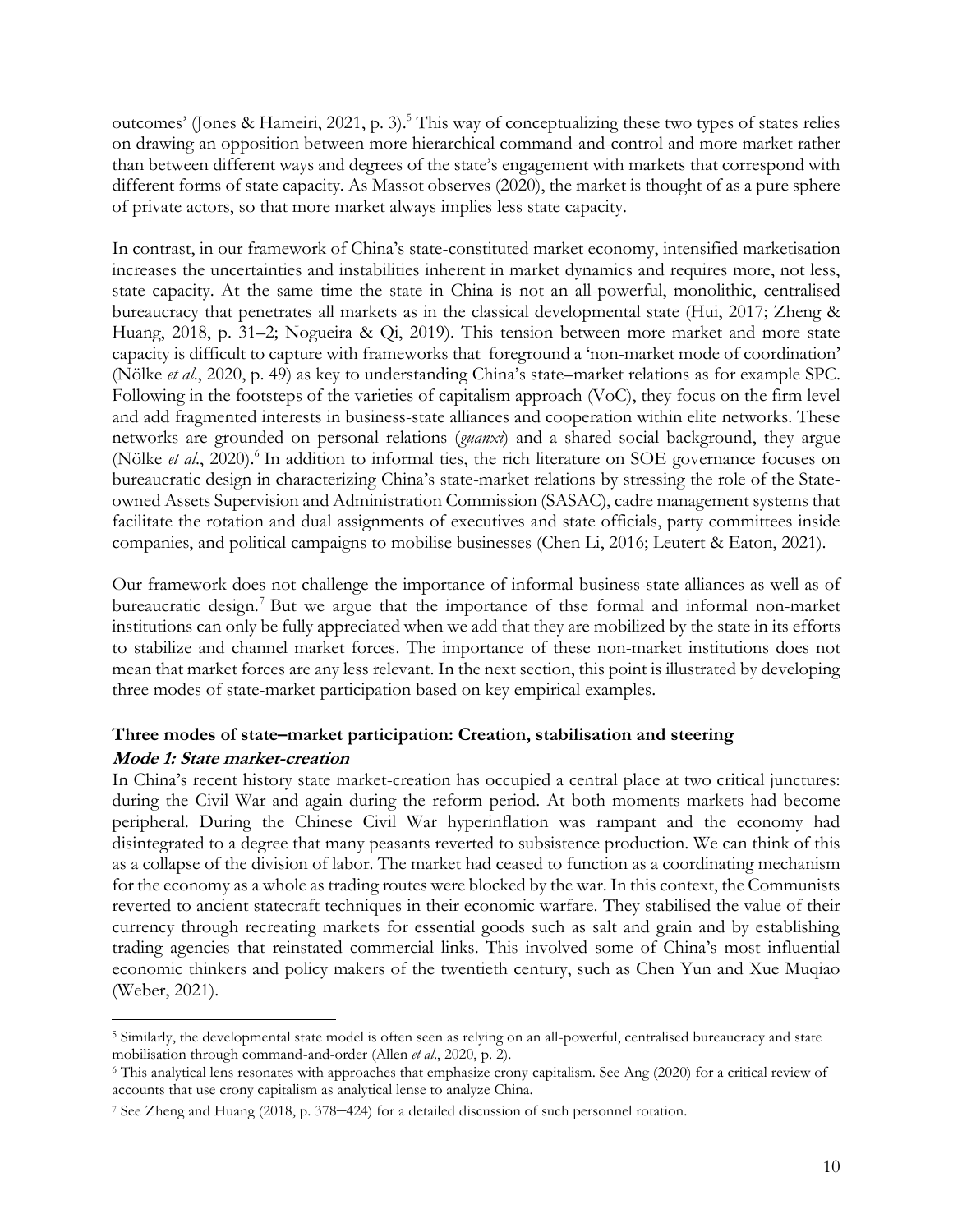During the Mao era markets did not disappear entirely, but they were politically suppressed (Perkins, 1966; Zheng & Huang, 2018, p. 250–1). At the dawn of reform one key question was how to recreate markets in the context of a command economy. China considered but ultimately rejected the logic of shock therapy that would have relied on destroying the planned economy to make space for markets to emerge spontaneously. Instead, China pursued a path of marketisation that consisted of a combination of liberalising peripheral sectors and using the planning institutions as market creators (Weber, 2021). China's gradualist reforms gave rise to a continuous process of market creation. In this context we refer to *state market-creation* as *the state establishing or transforming the basic infrastructure for market relations, sometimes including the market players themselves, who are at times created and at other times mobilised by the state*.

Our definition of state market-creation is inspired by Polanyi (2001 [1944]). But while Polanyi emphasises the role of the state in the creation of the national market in Europe's capitalist transformation, we suggest that state market-creation in China is both a historical process and an ongoing process. Our concept of state market-creation is in the same way related to and distinct from Ang's (2016) theory of market building and the coevolution of state and markets. Where Ang suggests that at a certain stage of economic development, market building gives way to market preserving, we argue that state market-creation is a continuous characteristic of China's economic system. In this regard our definition is close to Mazzucato's (2013) market creation of the entrepreneurial but where she focuses on innovation, state market-creation includes all essential spheres of the economy in the Chinese case. Take the example of the initial 2020 COVID-19 lockdowns. When the strict lockdown policy interrupted regular market activities and blocked normal connections between sellers and buyers during the first lockdowns in 2020, the state quickly transformed the commercial norms for the essential food market and re-establish market connections for example by linking agricultural producers with urban consumers through new ecommerce apps and mobilizing supplies through price and inventory monitoring platforms (Reuters, 2020; Weber & Qi, 2021; Zhong et al., 2021). To be sure, the limits of such ad hoc market creation have been demonstrated by the food delivery crisis that emerged for some groups of residence during the Shanghai lockdown (Foreign Policy, 2022).

Beyond such ad hoc emergency mechanisms the Chinese state has pursued massive construction of infrastructure in recent decades with the goal of extending the original market, building new connections between market players, and deepening the division of labor. China has built the world's largest high-speed railway network, which has not only drastically intensified original connections but also induced new ones between regions. A World Bank report shows that 18 percent of passengers would not have traveled if the high-speed railway were not available. The high-speed railway has also helped relatively remote places such as Guilin, Guiyang, and Qufu to attract new passengers and expand their tourism markets (Lawrence et al., 2019). Similarly, one of the motivations of the Belt and Road Initiatives is to facilitate trade and create new market connections through improving infrastructural conditions. As part of the initiatives, the Chongqing-Xinjiang-Europe Railway has made Chongqing, an inland city in southwest China, a major trading hub and an important exporter for Europe, challenging the traditional advantages of coastal cities. Manufacturers based in Chongqing such as Hewlett-Packard and Foxconn produced 25 million laptops per year for the EU market (Huang, 2020). These largescale infrastructure projects are an ongoing process with shifting frontiers that span beyond traditional transportation and also include for example China's high voltage grid which makes it possible to transport electricity across very far destinaces efficiently. This transforms the market for electricity generation (Lau, 2022).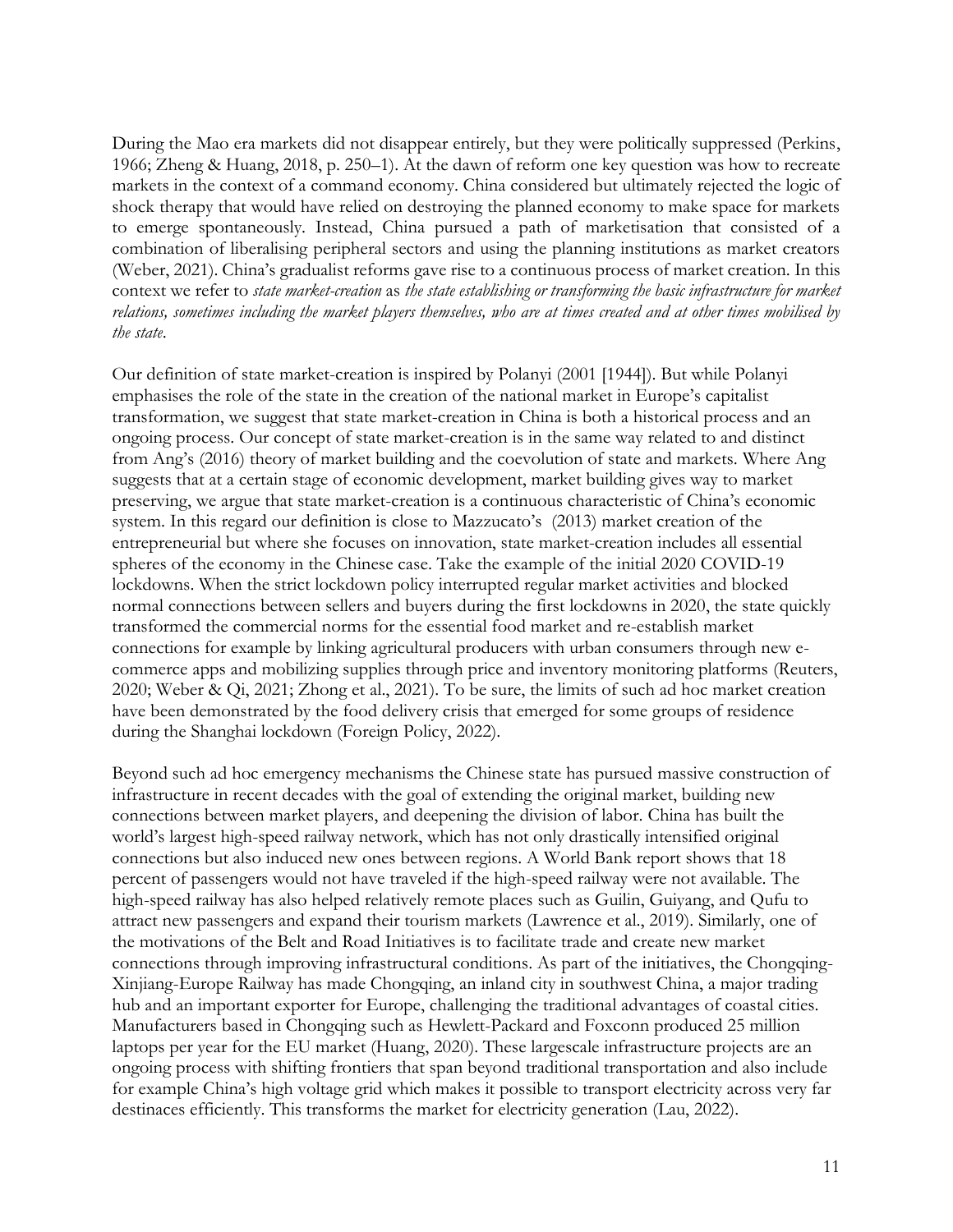Market creation has also been crucial in the sphere of finance, as for example in the case of the China Development Bank (CDB). As Chen (2020) shows the state has functioned as creator of a competitive market for infrastructure financing where the regulator, buyers and sellers are all state actors. As China was transitioning out of a directly planned economy, new mechanisms of finance were needed to facilitate China's strategic development projects and the CDB was designed as a core, fully public institution. Chen (2020, p. 465) illustrates that this example reflects Chinese policy makers attitudes to market creation "if there is no market out there, the state should create one by transforming existing state actors into market players." She goes on to explain that "China's interbank bond market to a large extent does resemble a 'competitive market'. … its pricing mechanism is determined by market supply and demand, and the players do react to market signals and seek profits. But the major players that constitute this market are state-owned." (Chen, 2020, pp.464-5)

But as the case of the domestic capital market shows, state-market creation in the financial sector is by no means limited to turning state entities into market actors. The state has set up state-owned exchanges and organizes the market infrastructure but unlike in the case of CDB the players on the exchanges are for the most part profit-driven, private investors (Petry, 2020a). The state has shaped the market in ways that harnesses the dynamism of private capital but constrains the scope for speculation (ibid., p. 10). As for the rest of the economy within the financial sector, we observe the logic of tight control over essential functions and entities: 'pivotal points' are state-controlled, but instead of operating based on a command-and-control logic, they follow market principles – as market designers, participants and managers to ensure that 'finance serves the real economy' (Petry 2020b). This also illustrates that state–market creation is intertwined with state–market participation. This is a trivial point when all market actors are state entities. But even where this is not the case the two are closely related.

#### **Mode 2: State market-stabilisation**

Our definition of state-market participation builds on our reading of essential statecraft classics in China like the Guanzi and the work of legal scholars Hockett & Omarova (2015). The latter in turn draw on Keynes who – as we discussed in the previous section – took inspiration from the example of China's grain buffer stock systems. Hockett & Omarova (2015) have devised their concepts as part of a reform agenda for the US in the aftermath of the 2008 global financial crisis. Despite these different context, we find their careful derivation of definitions helpful for our attempt to device a conceptual framework for China. They emphasize that the state can play a critical role in mainting market exchange by bearing 'two complementary types of risks': the risk of the seller that a commodity or asset in question does not sell is overcome by the state acting as 'buyer of last resort', while the risk of the buyer of not finding the product they are trying to buy is ameliorated by the state acting as 'seller of last resort'. In other words, they propose that the state should ameliorate the uncertainty of exchange inherent in market dependency not only on the aggregate level through macroeconomic stabilisation but through state participation in specific markets. We suggest that this is an ongoing practice in China in essential markets.

State market-stabilisation includes market stabilising state participation that ranges from counterbalancing normal fluctuations for example for staple food items to market-preserving emergency measures such as in the context of the 2015 stock market crisis. It can also itself trigger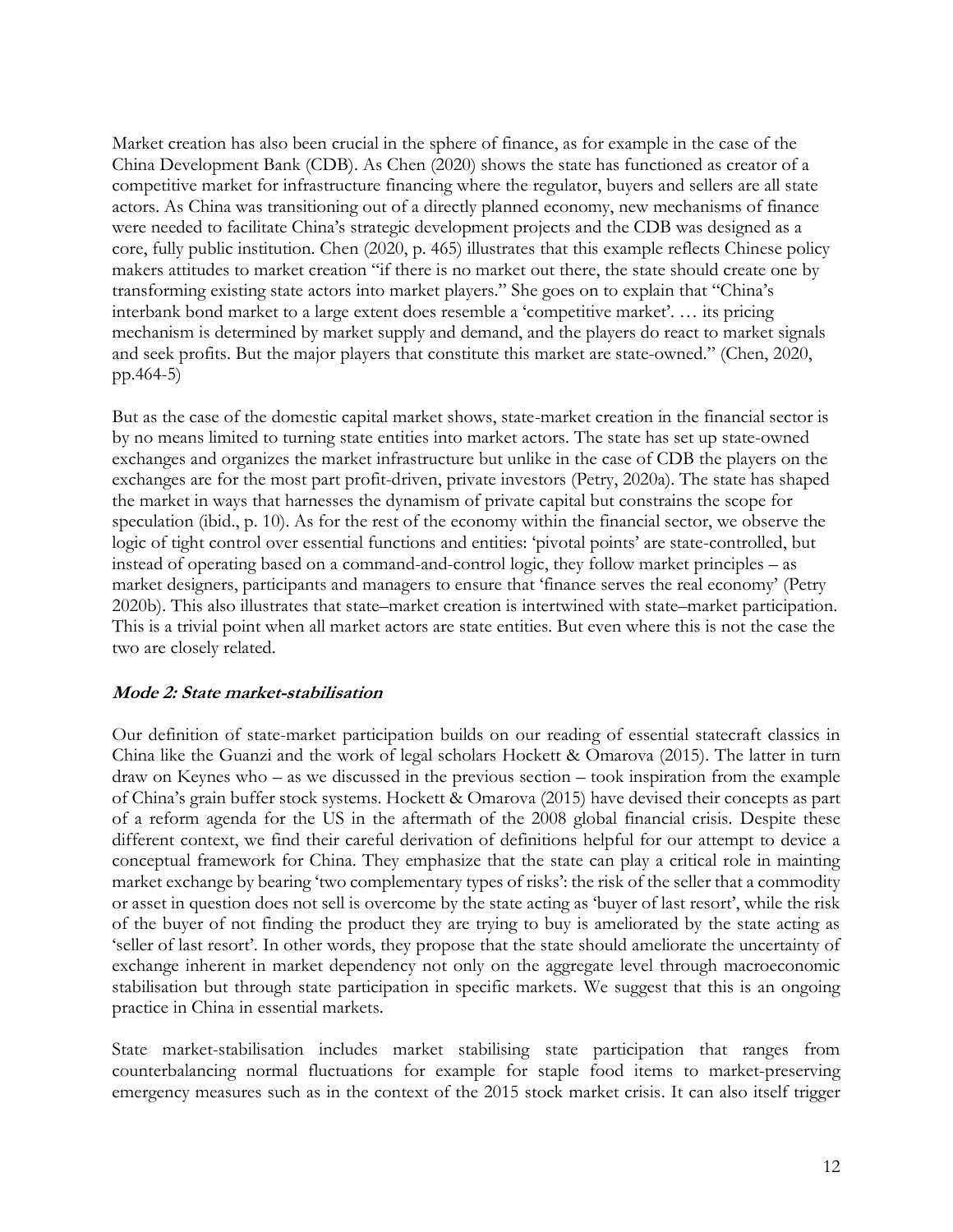turbulences. As in the case of the 2021 Evergrande default, the 2015 crisis, too, followed from a strengthening of regulations. In this case by the China Securities Regulatory Commission (CSRC), which triggered the burst of the bubble. In response to the crash, CSRC mobilised state-controlled financial institutions to stop selling and buy stocks on a massive scale(Li et al., 2020), thus reversing the panic and stopping the free fall of the market.

China today commands buffer stocks, operated by state agencies or state-owned firms, for staple food items such as pork, sugar and oil and essential producer goods such as metals and oil, as well as medical supplies. These reserves are mobilized in face of market turbulences and since perishable goods have to be continuously restocked constantly participate in the market by selling and buying stocks. This serves both purposes of consumer and producer price stabilization as well as securing food and raw material availability. Some key institutions are the National Reform and Development Commission, the National Food and Strategic Reserves Administration and more specialised reserves such as the China National Cotton Reserves Corporation. The size of reserves is not publicly known for most stocks but is estimated to account for only a small share of the nationwide consumption, with the exception of grain. During the Mao period state market-participation was replaced with the unified system of purchase and sales for grain and other essential agricultural goods. The state monopolised the grain trade (Ash, 2006). In the early years of reform and opening-up, grain markets were reintroduced as households were allowed to produce for the market once they had fulfilled their share in the state-commanded grain output quota. As a result, state market-participation reemerged for grain and has been considerably strengthened in more recent years, especially in the context of the violent world food price fluctuations in the 2000s (Huang & Yang, 2017). In the current cycle of global food price spikes that followed from the COVID-19 pandemic and the war in Ukraine, the central bank governer Yi Gang has once more emphasized the centrality of grain prices in China's monetary policy (PBoC, 2022).

Even though somewhat less essential than grain, pork has become an important consumption good for most Chinese people and the price of pork takes a significant weight in the official consumer price index. The state's control over pork is less strict than grain; nonetheless, the government runs a frozen pork reserve through a state-owned firm, China Merchandise Reserve Management Center. During 2020, when pork price rose rapidly due to swine fever, the Reserve Management Center constantly released reserves of frozen pork while also importing pork on a large scale in order to increase domestic supply. Market participation aimed at maintaining a relatively stable price ratio between pork and corn, which is a primary input for pork production. As Figure 1 shows, these measures successfully stabilized pork prices within a relatively short period.

China has established buffer stocks, operated by state agencies or state-owned firms for staple food items such as grain, pork, sugar, oil, essential producer goods such as metals, and medical supplies. When the world oil prices collapsed in 2020, the Chinese state reserves made headlines about their global buying spree stocking up reserves both to ensure greater energy resilience as well as to have leverage to insulate the domestic market from later price hikes. The size of reserves is not publicly known for most stocks but is estimated to only take a small share of the nation-wide consumption with the exception of grain. The key lies in leveraging reserves effectively. Nevertheless, the release of reserves can repress market speculation and (re-)create an expectation of stable prices. Meanwhile, the state agencies or state-owned firms operating the reserves are usually vital players in domestic commerce and international trade. They can increase reserves by both domestic purchase and redistribution across regions and by imports, which strengthens their influence on the domestic market (SCMP, 2021; Weber & Qi, 2021; Xian, 2020). Beyond maintaining reserves, market participation in a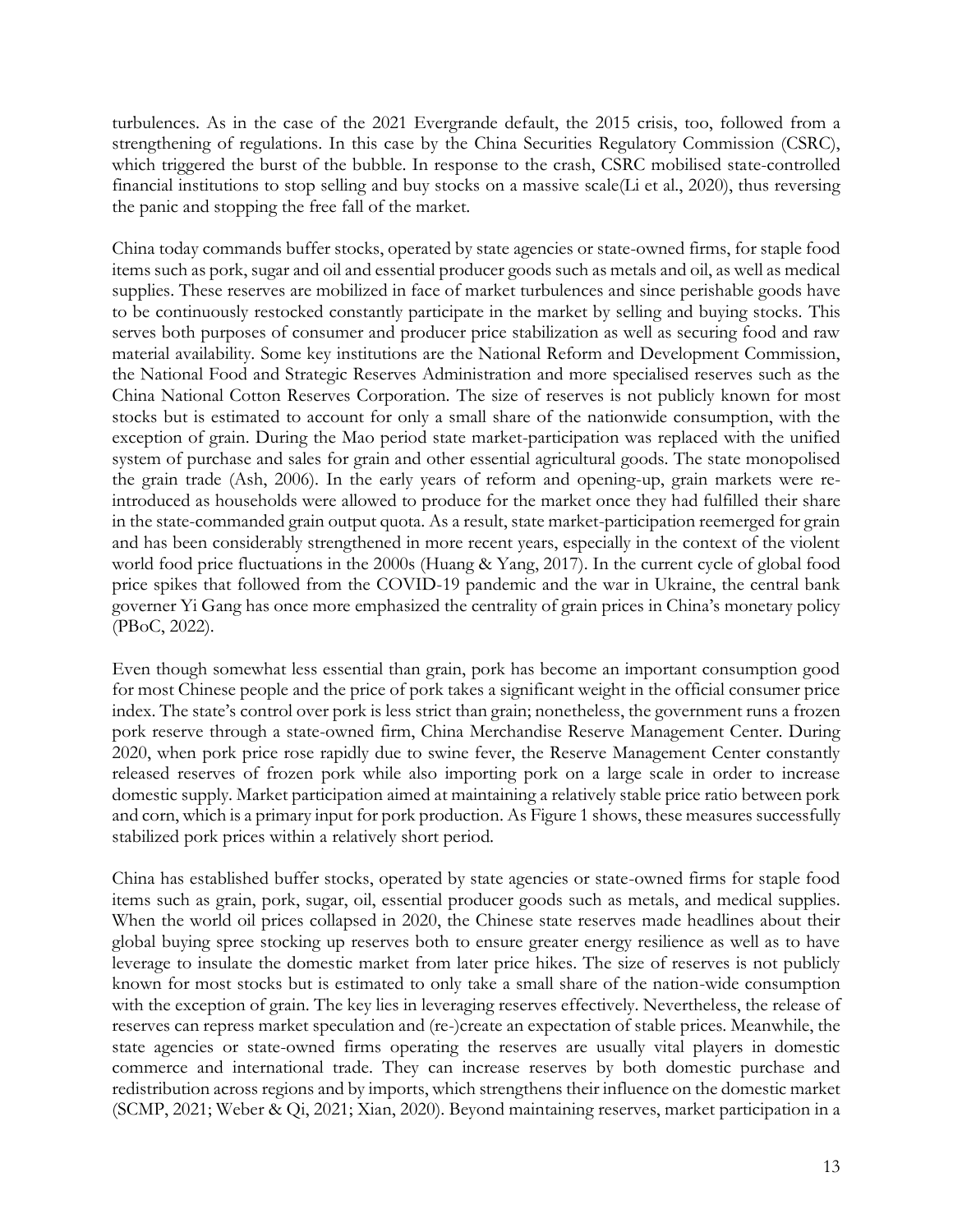range of essential commodities requires complex state capacity to monitor essential markets on a continuous basis and add supply either through imports or the mobilisation of businesses through informal and formal ties.

#### **[Figure 1 here]**

In the context of the inflationary pressures that have arisen in the aftermath of the COVID-19 pandemic recoveries, the specific logic of China's state market-stabilisation also became salient. While in the rest of the world the debate around a potential stabilising state intervention has focused on a tightening of monetary policy, the Chinese government focused its efforts on stabilising the prices of key commodities that showed rapid price rises since the first months of 2021. Consider inflation as a decline in the value money where the value of money is expressed in terms of a basket of goods: x amount of dollars  $=$  y amount of basket of commodities. The macro-focused stabilization approach seeks to stabilize the value of money by adjusting the supply of money in the money market. In contrast, the Chinese government sees restraining the monetary supply as a means of last resort. It would increase interest rates and affect all sectors and business activities across the whole economy. It focuses instead on the right-hand side of the equation. Releasing reserves of important commodities, organizing or encouraging imports and calling on state-owned enterprises to abstain from participating in speculative price hikes is meant to bring down the money price of goods that weigh heavy in price indeces since they are key inputs across a wide-range of sectors or are important consumption goods.

A similar logic applies in the sphere of fiscal policy. In China a complex infrastructure for targeted investments is in place that importantly involves the SOEs. Rather than focusing on the macroeconomic dimension of expanding fiscal spending in order to lift up aggregate demand in response to a crisis, China's stabilization policies for the economy as a whole involve the mobilization of state and private businesses around tailored investment programs. These programs are usually focused on major innovation, infrastructure building, and other government priorities. In these programs, SOEs are leading investors, who are more willing to implement more risky investments. Qi & Kotz (2019) find that SOEs play a critical role in investing countercyclically. As Figure 2 shows, SOE investments tend to go up when private investments decline and decrease during private investment booms. In the fiscal realm, market creation and stabilization overlap. Expanding and deepening markets involves large scale investements as in the case of infrastructure. Such gigantic investments aligned with missions such as the creation of a high speed railway network have been typically mobilized in response to significant growth slowdowns and global turbulences as in 2008 and again in 2022 (SCMP, 2022).

## **[Figure 2 here]**

#### **Mode 3: State market-steering**

The goals of the Chinese state go beyond the act of creating markets as an end in itself or stabilising the economy in its existing configuration. The Chinese government has a long-term agenda and is characterised by the bolt ambitions of an 'entrepreneurial party state' (ten Brink, 2019). This practice includes what Hockett and Omarova (2015, p. 129) define as 'market moving' – actively alternating prices through state market-participation towards meeting policy goals. The basic mechanism is similar to that described in the previous section stabilization and can involve market creation. There is an analytical overlap, but rather than aiming to recreate an existing market balance in its steering mode the state participates in the market to create a new balance. Unlike in Mazzucato's *Entrepreneurial State*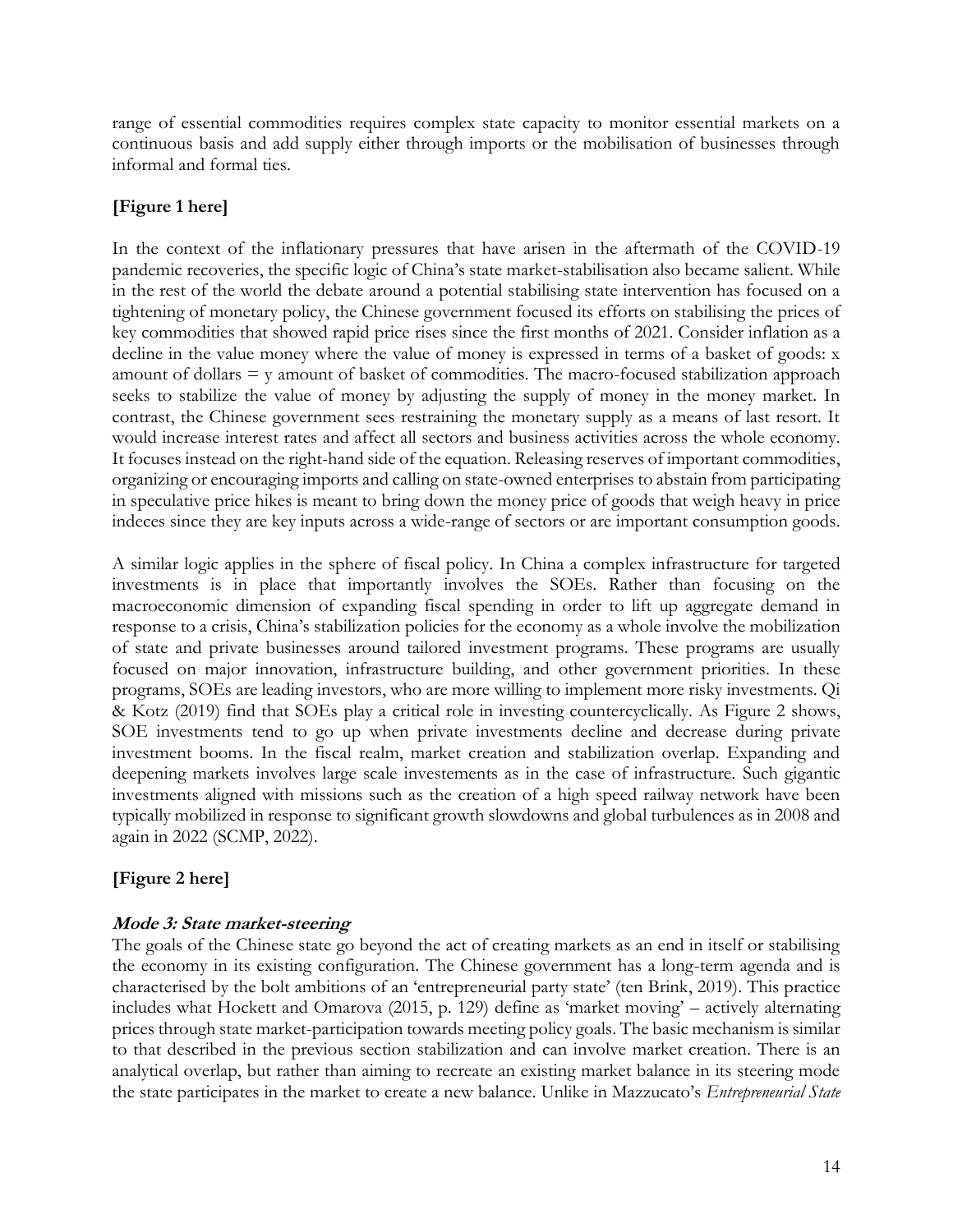and the innovation and industrial policy literature more broadly, market steering is not only about creating new technologies or sectors but also about balancing liquidity and the distribution between sectors and groups in society.

Market-steering has a long history in Chinese fiscal policy. In traditional statecraft the state monopolized the salt trade and limited supply in order to extract revenue from high prices. State commerce was also used as a way to absorb excess liquidity ( $\Box \mathcal{E}$ ) by sales of expensive luxury goods. Both techniques were used in the early years of the People's Republic of China. Bringing the salt trade under control was an important source of finance for the Communist revolution (Weber, 2021). To counter inflationary pressure after the disaster of the Great Leap Forward, cakes made with imported Cuban sugar were sold at a high price to absorb excess liquidity of high-income households (Lowenstein, 2019).

Consciously setting prices in ways that diverge from costs was at the core of the Maoist price system (Perkins, 1966; Lardy, 1983; Weber, 2021). Prices were used as a mechanism for redistribution across sectors. In the 1980s, China's market reforms raised the question of what to do with this redistributive price system. China abstained from a big bang in price reform that would have reset all prices overnight and pursued a dual-track price system instead. The core of the old price system was initially left in place while market prices emerged at the margins (Weber, 2021). For most of the economy this dualtrack price system is long gone. But for certain essential upstream producer goods such as electricity it continues as one element of China's economic policy (Yeo, 2020). For example, granting producing enterprises access to a cheap energy supply is a way to encourage certain sectors.

Importantly, the grain price also continues to be steered by the state depending on the circumstances in the interest of the rural producers or the urban consumers. In the early 1980s, China experimented with abolishing the state's grain trade and replace it with taxation. However, the government ultimately abstained realizing that the functions of state market-participation went beyond taxation. This became again apparent in 1993 when the resumption of market reforms sparked a grain price inflation. In response, the state intervened in the market by selling grain from public reserves and abstained once more from liberating the grain market. Zhu Rongji – commonly known as China's most neoliberal leaders – pledged that the state grain system should continue to stabilize and steer that market price of grain by increasing or releasing grain reserves (Zhu, 2011, p. 496). When in the 2000s urban–rural inequality had become so high that it began to endanger social stability, the Chinese government mobilised and expanded the public grain reserve system. To increase farmers' incomes and encourage production, the state guaranteed a minimum procurement price for a range of major grains, thus steering the market in favor of agricultural producers (Huang & Yang, 2017).

Another important example of market steering is the market for urban land. Unlike in the grain trade, the local government is the only lawful owner and supplier of urban land, while the demand for land comes from a multitude of predominantly private players. The local governments lease the land to non-state users for a fixed period. Monopolizing the urban land supply has allowed local municipal governments to obtain land transfer revenues as an important supplement to local fiscal income, which has financed in considerable parts rapid and large-scale urbanization and local infrastructure building since the mid-1990s (Xu, 2011; Knight, 2014). Figure 3 shows the relative size of land transfer revenue, which has been a crucial income source for local governments. A common practice of local governments is to lease land for manufacturing firms through one-on-one negotiation instead of public bidding, which can lower the price and thus attract manufacturing investments (Tao et al., 2010).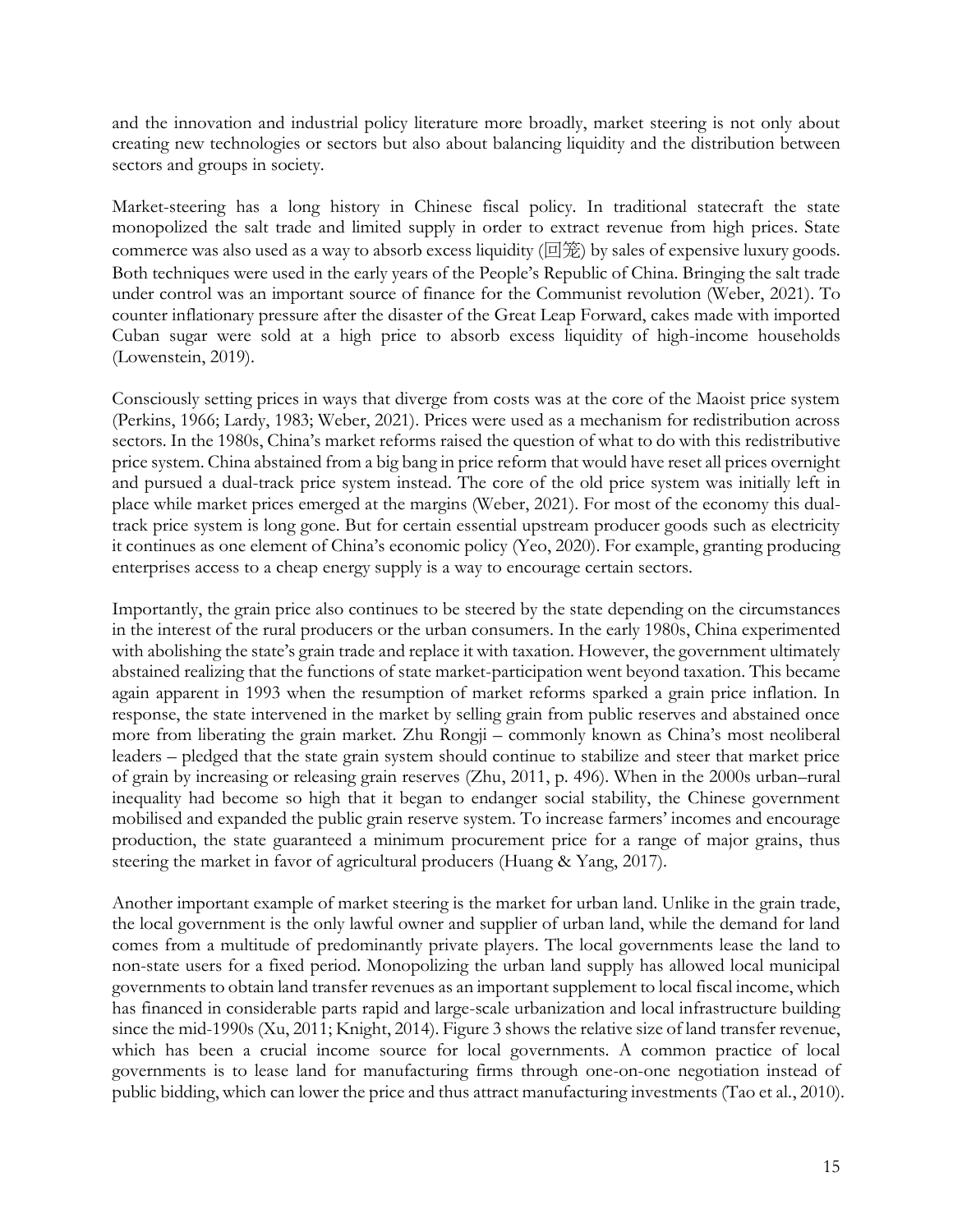In this way, local governments are shaping the outcome of the land market. State-owned investment platforms hold large shares of urban land and have easy access to credit. They not only play a crucial role in municipal infrastructure building but also are the key player in supporting the development of highly risky frontier technologies. Domestic high-tech companies such as BOE and TCL in the LCD industry and Suntech in the photovoltaic industry have substantially benefited from the financial support of state-owned investment platforms. Since 2014 local governments have established industrial guiding funds, which are state-owned venture capitals that make investments in high-tech companies. By June 2019, industrial guiding funds amounted to 4 trillion yuan (Lan, 2021).

### **[Figure 3 here]**

Market steering does not always require the direct participation of the state as a buyer or seller. It can also guide the expectations of non-state players about new frontiers of expanding markets. China has transferred the legacies of the planning system, particularly the five-year plan system, into indicative planning (Heilmann & Melton, 2013). A five-year plan proposes a variety of social and economic goals, including aspirational rather than mandatory ones that serve to align expectations of non-state players. This involves large-scale public investments and channels private investments into frontier technologies and innovations. The state shapes profitability expectations with political commitments on industry and macroeconomic levels as well as through financing by state-owned banks.

Take the electric car industry as an example. By early 2021, the number of electric cars in China has reached 5.8 million, this accounts for 50 percent of electric cars globally (Xinhua-News, 2021). China proposed a plan for the development of electric cars in 2012, aiming at overcoming the reliance on oil and countering environmental pressures as well as to transform the traditional auto-manufacturing industry into a technological leader (State Council, 2012; Altenburg *et al*., 2017). Since then, the state has provided substantial subsidies, but also shaped the expectations of potential manufacturers and customers through creating a state-supported ecosystem for electric car innovation, investing in a wide and dense network of charging infrastructure, running a more favorable plate allocation system for electric cars, encouraging the usage of electric cars as taxies, and crucially pledging that by 2035 no new combustion-engine cars may be sold in China. This has created a clear expectation that profitability and survival on the Chinese market for car manufacturers will depend on their competitiveness in electric cars – a powerful form of steering of the private and public business activities of a whole sector.

#### **Conclusion**

China has created a distinct economic system. The conceptual framework developed in this paper aims to contribute to a theorisation of the economic mechanisms that underpin modes of state–market relations. We propose the concept of a state-constituted market economy and argue that through market-participation the Chinese state seeks to ameliorate uncertainties and instabilities in essential spheres of the economy while harnessing the power of market forces. This involves the continuous redefinition of the boundaries of essential and nonessential sectors. The state creates and participates in markets for essentials in order to stabilise and steer the economy as a whole. It thereby mobilises private market actors but at the same time aims to retain sovereignty over the essential parts of the economy. This is a constant balancing act – like a dance with a tiger. The state enters a Faustian bargain with the market. Market forces, once unleashed, can spiral out of control despite efforts to stabilise or steer them. The state-constituted market economy has a more fine-grained state capacity to counter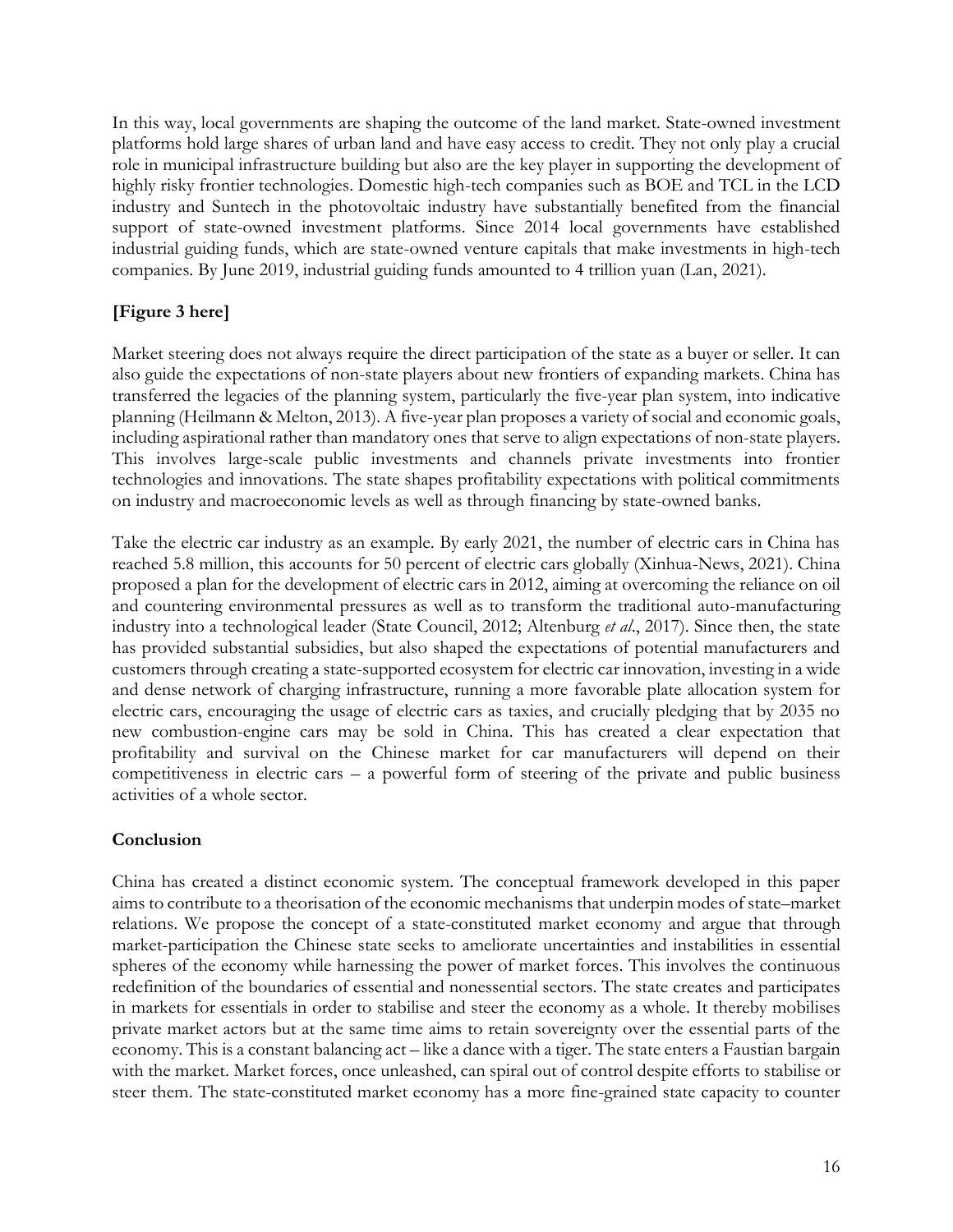bubbles and instabilities but is by no means free from crises, as the financial turmoil in 2015 and the attempts to deflate the real estate sector in 2021 illustrate.

While we characterise the essential parts of China's economic system by stressing the active state participation in the market, peripheral spheres of the economy are largely left to private actors alone and are only indirectly steered or stabilised through their links with essential sectors. One key to understanding China's political economy lies in capturing this dual nature. The state-constitution of markets for essentials works not against commodification but rather facilitates a wide-ranging commodification of all spheres of the economy. Further research is needed to conceptualise the channels through which the state market-participation in essential sectors affects the nonessential ones and to study the implications of state market-constitution for the role of fiscal and monetary policy.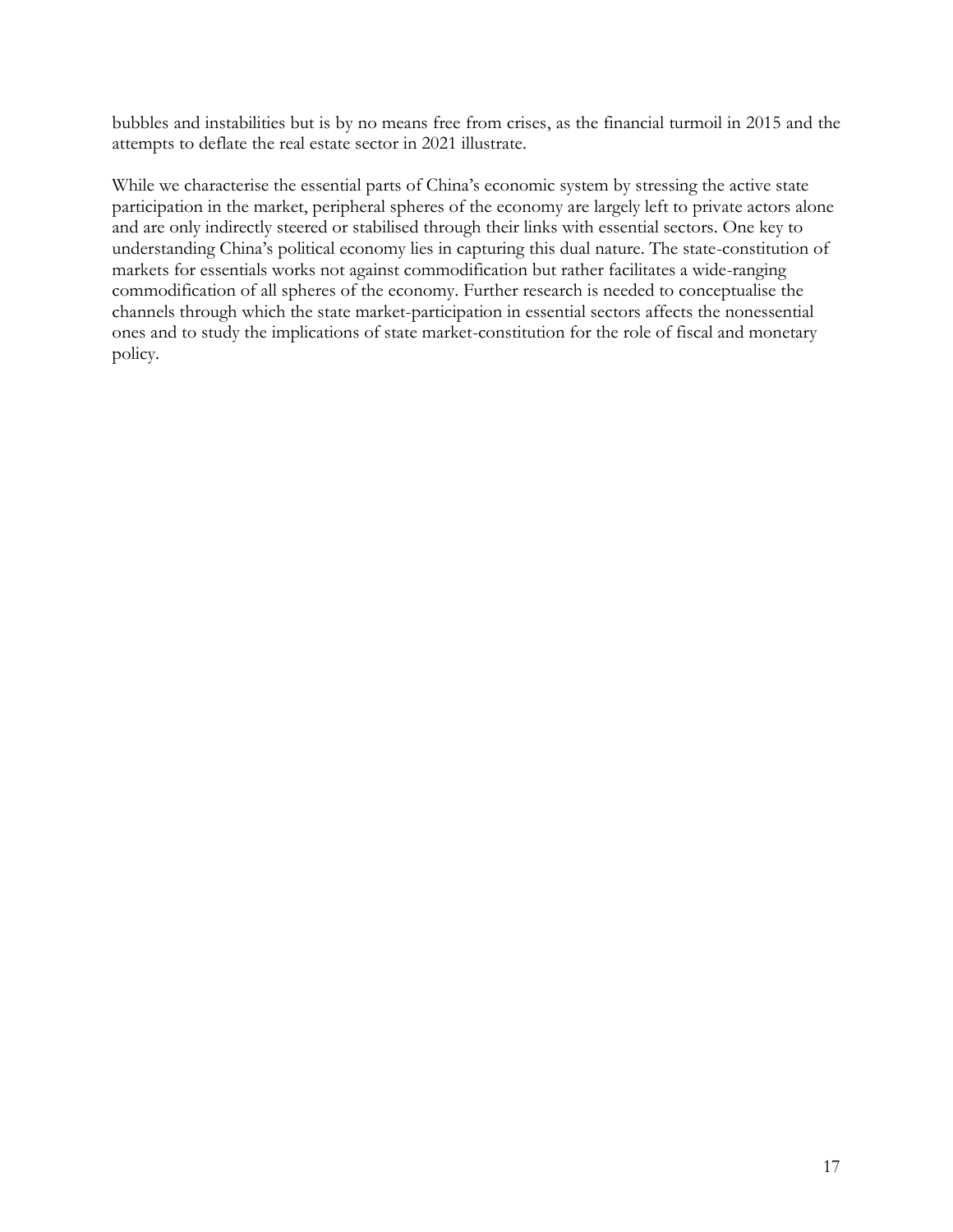#### **References**

- Alami, I., & Dixon, A.D. (2020). State capitalism(s) redux? Theories, tensions, controversies. *Competition & Change*, 24 (1), 70–94. https://doi.org/10.1177/1024529419881949
- Allen, M.M., Allen, M.L., Saqib, A.S., & Liu, J. (2020). State-permeated capitalism and the solar PV industry in China and India. *New Political Economy*, 26 (4), 527–539. https://doi.org/10.1080/13563467.2020.1807486
- Amsden, A.H. (1989). *Asia's next giant: South Korea and late industrialization*. New York: Oxford University Press.
- Ang, Y.Y. (2016). *How China escaped the poverty trap*. Ithaca: Cornell University Press.
- Ang, Y.Y. (2020). *China's gilded age: The paradox of boom and vast corruption*. Cambridge, UK: Cambridge University Press.
- Arrighi, G. (2007). *Adam Smith in Beijing: Lineages of the twenty-first century*. London: Verso.
- Ash, R. (2006). Squeezing the peasants: Grain extraction, food consumption and rural living standards in Mao's China. *The China Quarterly*, 188, 959–998. https://doi.org/10.1017/S0305741006000518

Altenburg, T., Feng, K., & Shen Q. (2017). Electric mobility and the quest for automobile industry upgrading in China. *In*: T. Altenburg & C. Assmann, eds. *Green industrial policy. Concept, policies, country experiences*. Geneva, Bonn: UN Environment; German Development Institute.

- Bonefeld, W. (2013). On the strong liberal state: Beyond Berghahn and Young. *New Political Economy*, 18 (5), 779–783. https://doi.org/10.1080/13563467.2012.753046
- Bonefeld, W. (2017). *The strong state and the free economy*. London: Rowman & Littlefield.
- Chen, G.C., & Lees, C. (2016). Growing China's renewables sector: A developmental state approach. *New Political Economy*, 21 (6), 574–586. https://doi.org/10.1080/13563467.2016.1183113
- Chen, H. (1911). *The economic principles of Confucius and his school*. New York: Columbia University Press.
- Chen, M. (2020). State actors, market games: Credit guarantees and the funding of China Development Bank. *New Political Economy*, 25 (3), 453–468. https://doi.org/10.1080/13563467.2019.1613353
- Crotty, J. (2017). *Capitalism, macroeconomics, and reality*. Cheltenham: Edward Elgar.
- de Graaff, N. (2020). China Inc. goes global. Transnational and national networks of China's globalizing business elite. *Review of International Political Economy*, 27 (2), 208–233. https://doi.org/10.1080/09692290.2019.1675741
- Deng, Y. (2014). *A new development model and China's future*, London: Routledge.
- Dimand, R.W., & Dimand, M.A. (1990). J. M. Keynes on buffer stocks and commodity price stabilization. *History of Political Economy*, 22 (1), 113–123. [https://doi.org/10.1215/00182702-22-](https://doi.org/10.1215/00182702-22-1-113) [1-113](https://doi.org/10.1215/00182702-22-1-113)
- Dunstan, H. (2006). *State or Merchant: Political Economy and Political Process in 1740s China*. Cambridge, M.A.: Harvard University Press.
- Esping-Andersen, G. (1990). *The three worlds of welfare capitalism*. Cambridge, UK: Polity Press.
- Fantacci, L., Marcuzzo, M.C., Rosselli, A., & Sanfilippo, E. (2012). Speculation and buffer stocks: The legacy of Keynes and Kahn. *The European Journal of the History of Economic Thought*, 19 (3), 453–473. https://doi.org/10.1080/09672567.2010.501109
- Financial Times (2021). Beijing seeks to orchestrate slow-motion collapse for Evergrande. Available from: <https://www.ft.com/content/21acda99-ee35-4f6d-8cfa-017d55e1bb10> [Accessed 1 Jan 2022]
- Fine, B. (2013). Beyond the developmental state: An introduction. *In*: B. Fine, J. Saraswati, & D. Tavasci, eds. *Beyond the developmental state: Industrial policy into the twenty-first century.* London: Pluto Press.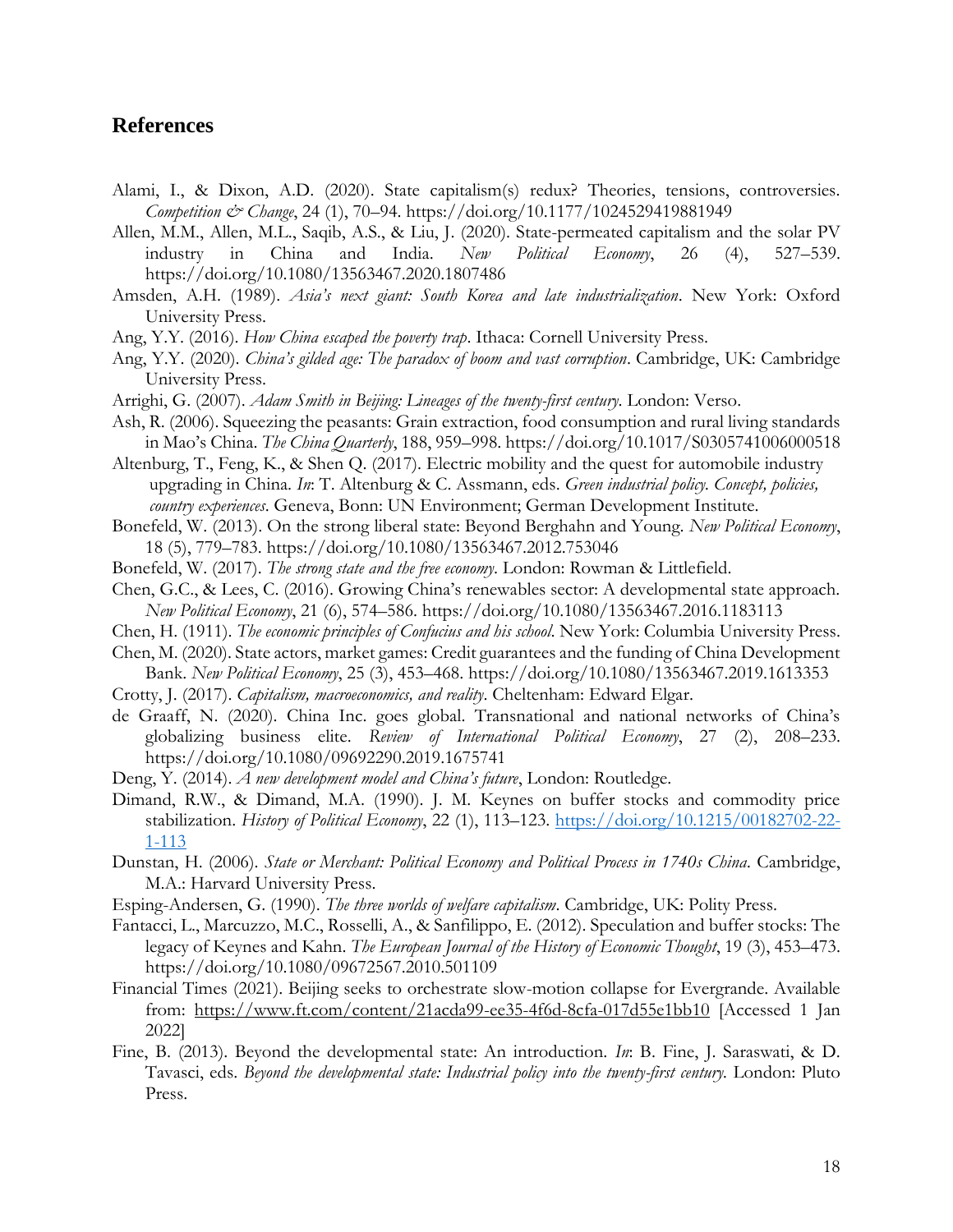- Foreign Policy (2022). Shanghai's food shortates spur voluntarism and cynicism. Available from: https://foreignpolicy.com/2022/05/03/shanghai-food-shortages-covid-lockdown-china/ [Accessed 4 May 2022].
- Graham, B. (1937). *Storage and stability: A modern ever-normal granary*. New York: McGraw Hill.
- Hayek, F.A. (1966). *Monetary theory and the trade cycle*. New York: Augustus M. Kelley Publishers.
- Heilmann, S., & Melton, O. (2013). The reinvention of development planning in China, 1993–2012. *Modern China*, 39 (6), 580–628. https://doi.org/10.1177/0097700413497551
- Heilmann, S., & Perry, E.J. (2011). *Mao's invisible hand: The political foundations of adaptive governance in China*. Cambridge, MA: Harvard University Press.
- Helleiner, E. (2021a). The diversity of economic nationalism. *New Political Economy*, 26 (2), 229–238. https://doi.org/10.1080/13563467.2020.1841137
- Helleiner, E. (2021b). Neglected Chinese origins of East Asian developmentalism. *New political economy*, <https://doi.org/10.1080/13563467.2021.1961217>
- Helleiner, E. (2021c). *The Neomercantilists: A Global Intellectual History*. Ithaca: Cornell University Press.
- Hockett, R.C., & Omarova, S.T. (2015). Public actors in private markets: Toward a developmental finance state. *Washington University Law Review*, 93 (1), 103–175. https://journals.library.wustl.edu/lawreview/article/id/4511/
- Hockett, R.C., & Omarova, S.T. (2016). Systemically significant prices. *Journal of Financial Regulation*, 2  $(2)$ , 1–20. https://doi.org/10.1093/jfr/fjw007
- Hu, J. (2009). *A concise history of Chinese economic thought*. Beijing: Foreign Language Press.
- Huang, J., & Yang, G. (2017). Understanding recent challenges and new food policy in China. *Global food security*, 12 (March), 119–126. https://doi.org/10.1016/j.gfs.2016.10.002
- Huang, Q. (2020). *Structural reform*. Beijing: CITIC Press.
- Huang, Y. (2008). *Capitalism with Chinese characteristics*. Cambridge, UK: Cambridge University Press.
- Huang, P.C. (2019). Rethinking 'the third sphere': The dualistic unity of state and society in China, past and present. *Modern China*, 45 (4): 355–391. https://doi.org/10.1177/0097700419844962
- Hui, E.S. (2017). Putting the Chinese state in its place: A march from passive revolution to hegemony. *Journal of Contemporary Asia*, 47 (1), 66–92. https://doi.org/10.1080/00472336.2016.1197297
- Işıkara, B.G. (2021). The weight of essentials in economic activity. *Review of Radical Political Economics*, 53 (1), 95–115. https://doi.org/10.1177/0486613420906900
- Johnson, C. (1982). *MITI and the Japanese miracle.* Stanford: Stanford University Press.
- Jones, L., & Hameiri, S. (2021). COVID-19 and the failure of the neoliberal regulatory state. *Review of international political economy*, https://doi.org/10.1080/09692290.2021.1892798.
- Jones, L., & Zou, Y. (2017). Rethinking the role of state-owned enterprises in China's rise. *New Political Economy*, 22 (6), 743–760.<https://doi.org/10.1080/13563467.2017.1321625>
- Karl, R. (2020). Engaging Gerth's Sleights (of Hand). *The PRC History Review,* 5(1)*,* 1–25*.*
- Keynes, J.M. (1912). Chen Huan-Chang. The economic principles of Confucius and his school. *The Economic Journal*, 22 (88): 584–588. https://doi.org/10.2307/2222270
- Knight J.B. (2014). China as a developmental state. *The world economy*, 37 (10), 1335–1347.
- https://doi.org/10.1111/twec.12215
- Lan, X. (2021). *Zhishen Shinei (in Chinese)*. Shanghai: Shanghai People's Press.
- Lardy, N.R. (1983). *Agricultural prices in China*. Washington, DC: World Bank.
- Lau, L. (2022). Prospects for China's economy. Available from: https://www.chinausfocus.com/finance-economy/prospects-for-chinas-economy [Accessed 20 Jan. 2022].
- Lawrence, M., Bullock, R., and Liu, Z. (2019). *China's high-speed rail development*. Washington, DC: World Bank. http://hdl.handle.net/10986/31801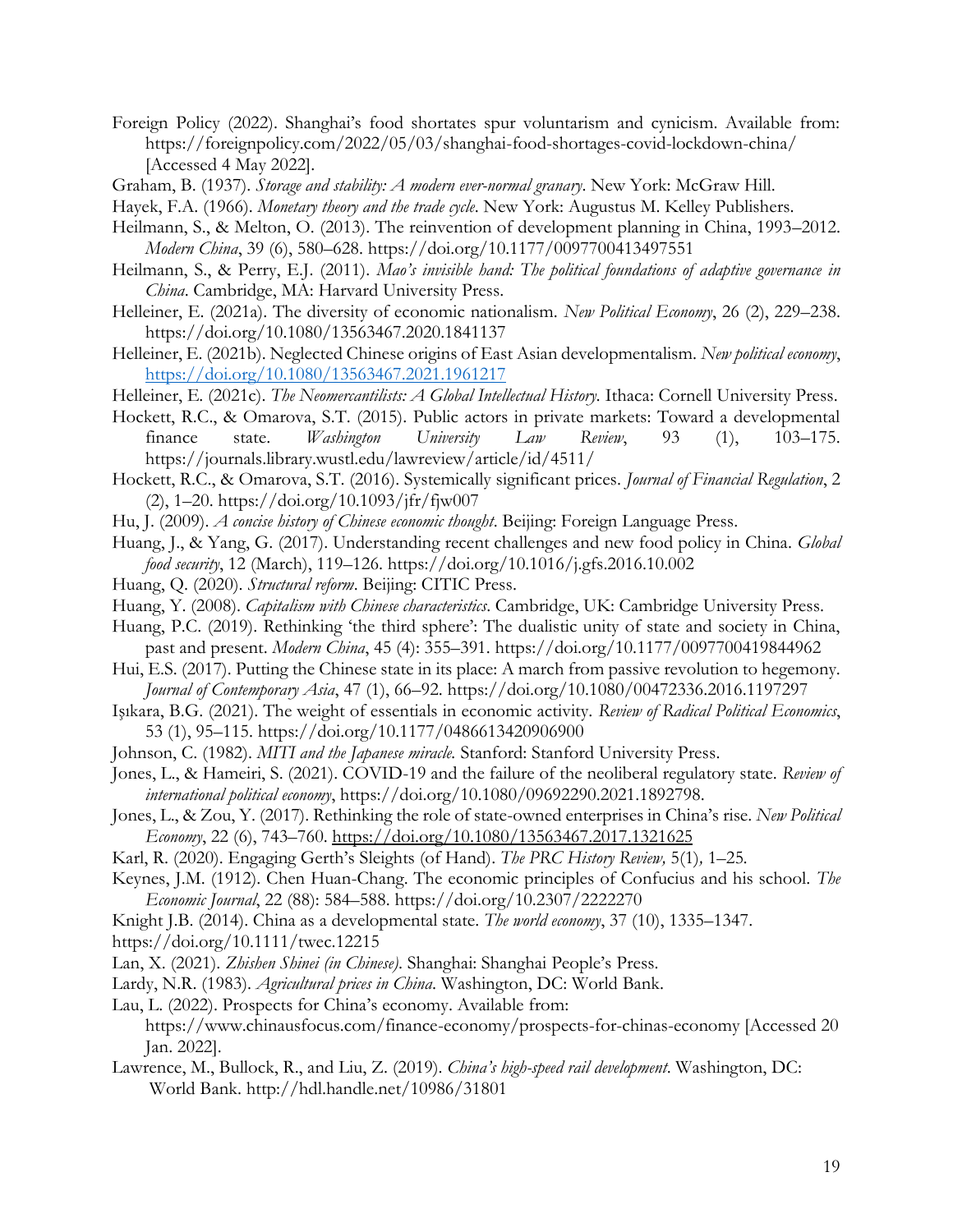- Leutert, W., & Eaton, S. (2021). Deepening not departure: Xi Jinping's governance of China's stateowned economy. *The China Quarterly*. https://doi.org/10.1017/S0305741021000795
- Li, C. (2016). Holding "China Inc." together: The CCP and the rise of China's Yangqi. *The China Quarterly*, 228, 927–949. https://doi.org/10.1017/S0305741016001466
- Li, C., Zheng, H., & Liu, Y. (2020). The hybrid regulatory regime in turbulent times: The role of the state in China's stock market crisis in 2015–2016. Regulation & Governance. http://doi.org/10.1111/rego.12340.
- Lowenstein, M. (2019). Return to the cage: Monetary policy in China's first five-year plan. *Twentieth-Century China*, 44 (1), 53–74. http://doi.org/10.1353/tcc.2019.0003
- Massot, P. (2020). The state of the study of the market in political economy: China's rise shines light on conceptual shortcomings. *Competition & Change*, 25 (5), 534–560. https://doi.org/10.1177/1024529420965523
- Mazzucato, M. (2013). *The entrepreneurial state: Debunking public vs. private sector myths*. London: Anthem Press.
- McNally, C.A. (2012). Sino-capitalism: China's reemergence and the international political economy. *World Politics*, 64 (4), 741–776. https://doi.org/10.1017/S0043887112000202
- Myllyvirta, L. & Zhang, X. (2022). Analysis: What do China's gigantic wind and solar bases mean for its climate goals? Available from: [https://www.carbonbrief.org/analysis-what-do-chinas](https://www.carbonbrief.org/analysis-what-do-chinas-gigantic-wind-and-solar-bases-mean-for-its-climate-goals)[gigantic-wind-and-solar-bases-mean-for-its-climate-goals](https://www.carbonbrief.org/analysis-what-do-chinas-gigantic-wind-and-solar-bases-mean-for-its-climate-goals) [Accessed 4 May 2022].
- National Bureau of Statistics (2022). *2021 nian nongmin gong jiance diaocha baogao [2021 survey report on migrant workers].* Available from:

[http://www.stats.gov.cn/tjsj/zxfb/202204/t20220429\\_1830126.html](http://www.stats.gov.cn/tjsj/zxfb/202204/t20220429_1830126.html) [Accessed 8 Dec. 2021].

Naughton, B. (2021). Is China creating a new type of economic system? Presentation at UMass Amherst Political Economy Workshop, March 16. Online: https://www.youtube.com/watch?v=anVkifqp6HI

- Naughton, B., & Tsai, K.S. (2015). *State capitalism, institutional adaptation, and the Chinese miracle*. Cambridge, UK: Cambridge University Press.
- Nogueira, I., & Qi, H. (2019). The state and domestic capitalists in China's economic transition: From great compromise to strained alliance. *Critical Asian Studies*, 51 (4), 558–578. https://doi.org/10.1080/14672715.2019.1665469
- Nolan, P. (2018a). *China and the West: Crossroads of civilization*. Abingdon: Routledge.
- Nolan, P. (2018b). The two-edged sword of capitalist globalization. *Challenge*, 61 (1), 92–103. https://doi.org/10.1080/05775132.2018.1423668
- Nolan, P. (2021). *Finance and the real economy: China and the West since the Asian financial crisis*. Abingdon: Routledge.
- Nölke, A., ten Brink, T., May, C., & Claar, S. (2020). *State-permeated capitalism in large emerging economies.* Abingdon: Routledge.
- People's Bank of China (2022). Governor Yi Gang attended the forty-fifth meeting of the international monetary and financial committee virtually. Available from: http://www.pbc.gov.cn/en/3688110/3688172/4437084/4536504/index.html [Accessed 1 May 2022].
- Pearson, M., Rithmire, M., & Tsai, K.S. (2021). Party-state capitalism in China. *Current History,* 120(827): 207-213. https://doi.org/10.1525/curh.2021.120.827.207
- Pearson, M.M. (2015). State-owned business and party-state regulation in China's modern political economy. *In*: B. Naughton & K.S. Tsai, eds. *State capitalism, institutional adaptation, and the Chinese miracle*. Cambridge, UK: Cambridge University Press.
- Perkins, D.H. (1966). *Market control and planning in communist China*. Cambridge, MA: Harvard University Press.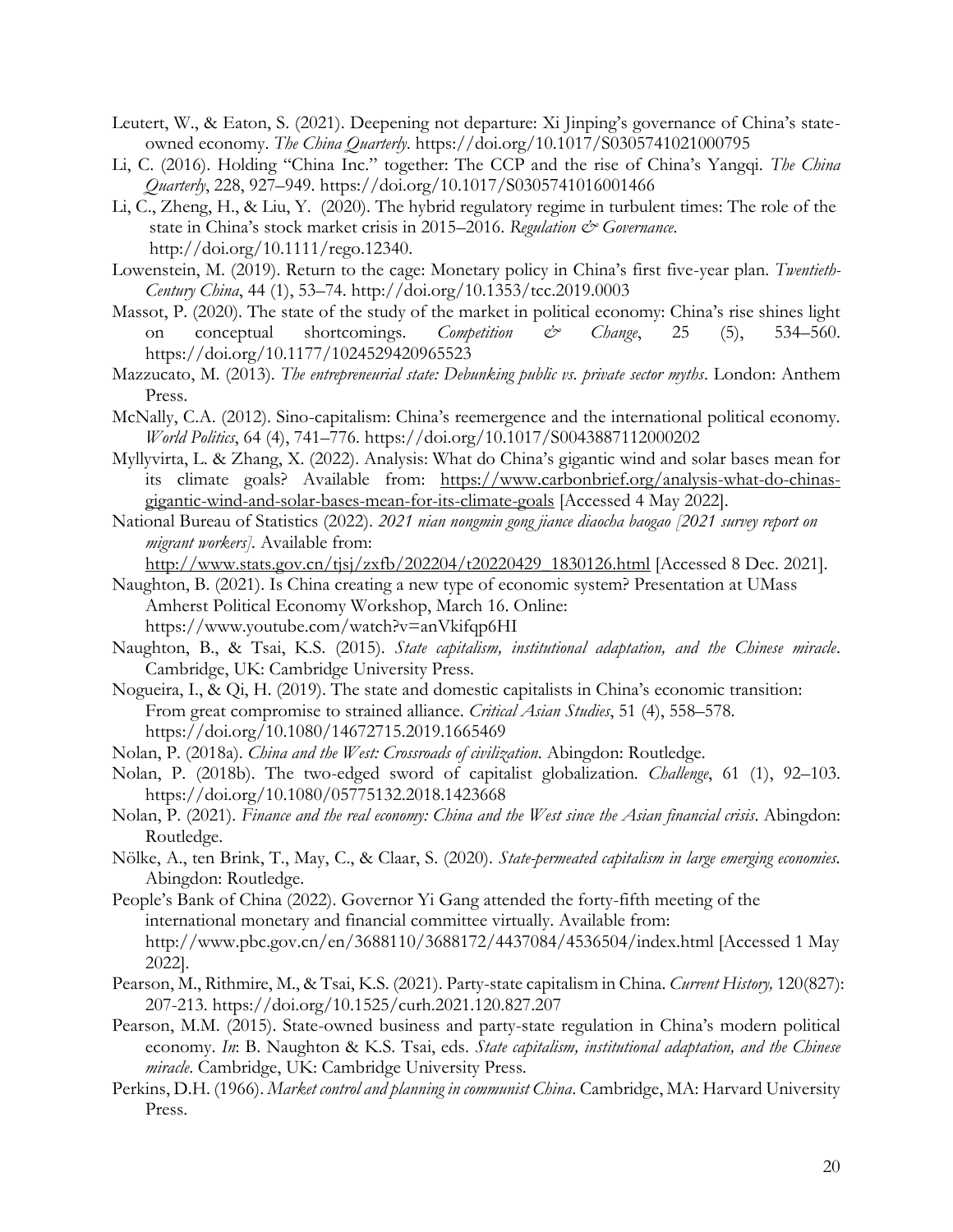- Petry, J. (2020a). Financialization with Chinese characteristics? Exchanges, control and capital markets in authoritarian capitalism. *Economy & Society*, 49 (2), 213–238. https://doi.org/10.1080/03085147.2020.1718913
- Petry, J. (2020b). Same same, but different: Varieties of capital markets, Chinese state capitalism and the global financial order. *Competition & Change*, 25 (5), 605–630. https://doi.org/10.1177/1024529420964723
- Polanyi, K. (2001). *The great transformation: The political and economic origins of our time*. Boston: Beacon Press.
- Qi, H., & Li, Z. (2018). Giovanni Arrighi in Beijing: Rethinking the transformation of the labor supply in rural China during the reform era. *Science & Society*, 83 (3), 327–354. https://doi.org/10.1521/siso.2019.83.3.327
- Qi, H., & Kotz, D.M. (2019). The impact of state-owned enterprises on China's economic growth. *Review of radical political economics*, 52 (1), 96–114. https://doi.org/10.1177/0486613419857249
- Reuters (2020). 中国商务部称密切关注疫情对外贸的影响 协助外资企业积极应对. Available from:<https://www.reuters.com/article/china-moc-hea-trade-impact-0210-idCNKBS2040TH> [Accessed 1 Jan 2022].
- Rickett, W.A. (1993). Kuan Tzu 管子. *In*: M. Loewe, ed. *Early Chinese texts: A bibliographical guide*. New Haven: Birdtrack Press.
- Sperber, N. (2019). The many lives of state capitalism: From classical Marxism to free-market advocacy. *History of the Human Sciences*, 32 (3): 100-124. https://doi.org/10.1177/0952695118815553
- Stevano, S., Nölke, A., Mertens, D., & May, C. (2021). Comparative capitalism, growth models and emerging markets: The development of the field. *New Political Economy*, 26 (4), 514–526. https://doi.org/10.1080/13563467.2020.1807487
- Slobodian, Q. (2018). *Globalists: The end of empire and the birth of neoliberalism*. Cambridge, MA: Harvard University Press.
- South China Morning Post (2021). China bans off-campus tutoring in education overhaul that sets off market rout among dozens of listed edtech platforms. Available from: https://www.scmp.com/tech/policy/article/3142301/china-bans-campus-tutoring-educationoverhaul-set-market-rout-among?module=inline&pgtype=article [Accessed 2 Jan. 2022].
- South China Morning Post (2021). China fine-tunes pork reserve system as panic selling and sluggish demand send prices tumbling. Available from: https://www.scmp.com/economy/chinaeconomy/article/3136941/china-fine-tunes-pork-reserve-system-panic-selling-and [Accessed 11 Jun 2021].
- South China Morning Post (2022). China's big new infrastructure plan prioritises national security in face of 'extreme conditions' at home, abroad. Available from: https://www.scmp.com/economy/china-economy/article/3175723/chinas-big-newinfrastructure-plan-prioritises-national [Accessed 1 May 2022].
- State Council of the People's Republic of China (2012). *Plans for saving energy and the development of new energy automobiles (in Chinese)*. Available from: http://www.gov.cn/zhengce/content/2012- 07/09/content\_3635.htm [Accessed 2 May 2021].
- Stevano, S., Ali, R., & Jamieson, M. (2021). Essential for what? A global social reproduction view on the re-organisation of work during the COVID-19 pandemic. *Canadian Journal of Development Studies / Revue Canadienne d'études du développement*, 42 (1–2), 178–199. https://doi.org/10.1080/02255189.2020.1834362
- Tao, R., Su, F., Liu, M., & Cao, G. (2010). Land leasing and local public finance in China's regional development: Evidence from prefecture-level cities. *Urban Studies*, 47 (10): 2217–2236.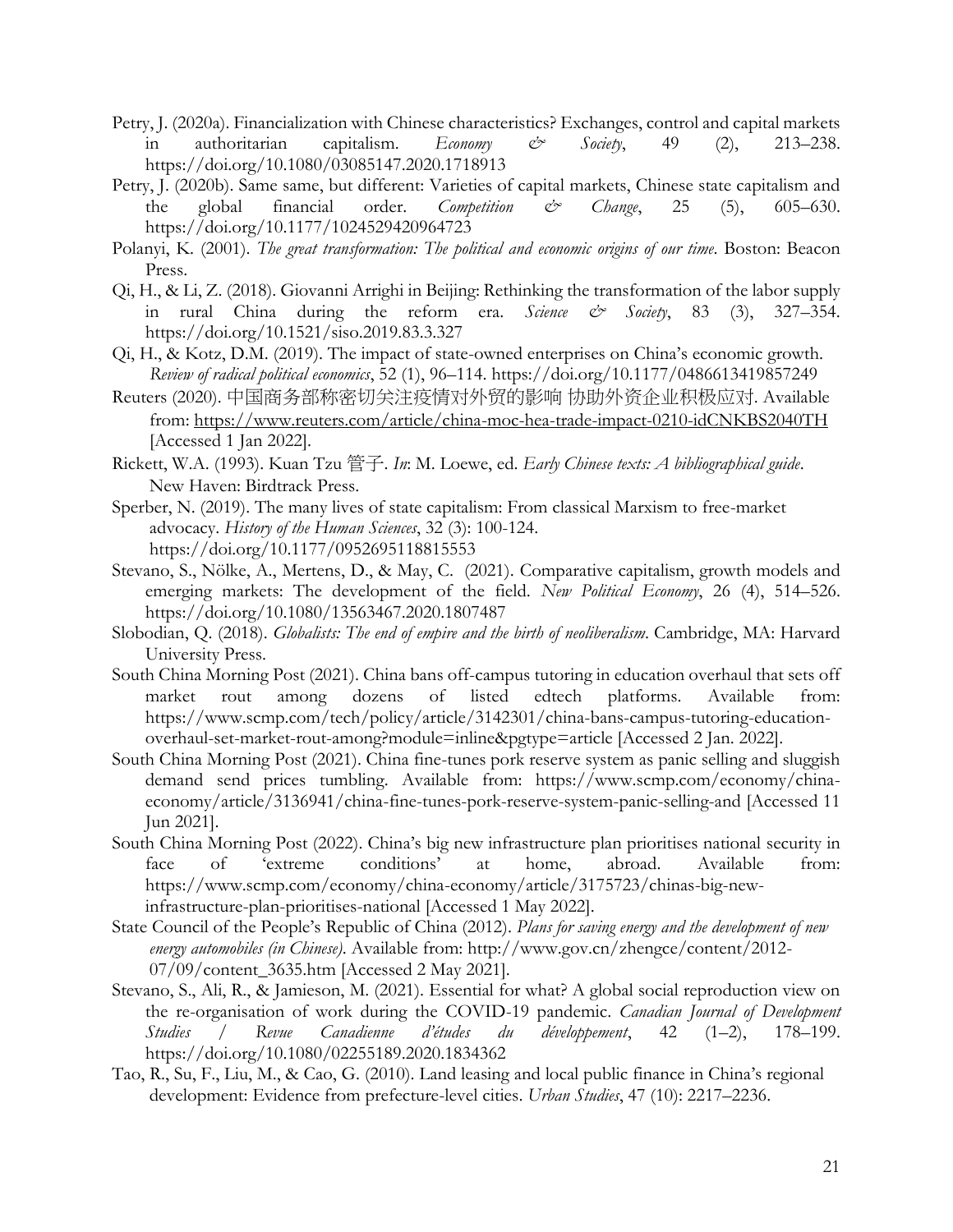https://doi.org/10.1177/0042098009357961

- ten Brink, T. (2019). *China's capitalism: A paradoxical route to economic prosperity*. Philadelphia: University of Pennsylvania Press.
- Wade, R. (1990). *Governing the market: Economic theory and the role of government in East Asian industrialization*. Princeton: Princeton University Press.
- Weber, I.M. (2019). China and neoliberalism: Moving beyond the China is/is not neoliberal dichotomy. *In*: D. Cahill, M. Cooper, M. Konings, & D. Primrose, eds. *The SAGE handbook of neoliberalism*. London: SAGE.
- Weber, I.M. (2020). Origins of China's contested relation with neoliberalism: Economics, the World Bnak, and Milton Friedman at the dawn of reform. *Global Perspectives*, 1(1): 12271. https://doi.org/10.1525/gp.2020.12271
- Weber, I.M. (2021). *How China escaped shock therapy: The market reform debate*. New York: Routledge.
- Weber, I.M. (2022). Neoliberal Economic Thinking and the Quest for Rational Socialism in China: Ludwig von Mises and the Market Reform Debate. *Journal of the History of Ideas*, 83(2), 333-356.
- Weber, I.M., & Qi, H., 2021. Governing change: The planned market in China's pandemic response. Presentation at the Association for Asian Studies 2021 Virtual Meeting, March 23.
- Will, P., & Wong, R. (1991). *Nourish the people: The state civilian granary system in China, 1650*–*1850*. Michigan: University of Michigan Centre for Chinese Studies.
- Xian, W. (2020). Yongyuan de changping cang: Zhongguo liangshi chubei chuantong de qiannian chaoyue (The ever-normal granary: China's tradition and modern transformation), Beijing, China: Social Sciences Academic Press.
- Xinhua-News (2021). *China's NEV ownership accounts for half of global total*. Available from: [http://www.xinhuanet.com/english/2021-06/19/c\\_1310016120.htm](http://www.xinhuanet.com/english/2021-06/19/c_1310016120.htm) [Accessed 20 July 2021].
- Xu, C. (2011). The fundamental institutions of China's reforms and development. *Journal of economic literature*, 49 (4), 1076–1151. http://doi.org/10.1257/jel.49.4.1076
- Ye, S. (2014). On *Guanzi qing zhong*. *In*: L. Cheng, T. Peach, & F. Wang, eds. *The history of ancient Chinese economic thought*. Abingdon: Routledge.
- Yeo, Y. (2020). *Varieties of state regulation: How China regulates its socialist market economy*. Cambridge, MA: Harvard University Press.
- Zanasi, M. (2020). *Economic thought in modern China*. Cambridge, UK: Cambridge University Press.
- Zhang, T., Crush, J., Si, Z., & Scott, S. (2021). Emergency food supplies and food security in Wuhan and Nanjing, China, during the COVID-19 pandemic: Evidence from a field survey. *Development Policy Review*, 40 (3): e12575. https://doi.org/10.1111/dpr.12575
- Zhang, W., & Bray, M. (2017). Micro-neoliberalism in China: Public-private interactions at the confluence of mainstream and shadow education. *Journal of education policy*, 32 (1), 63–81. https://doi.org/10.1080/02680939.2016.1219769
- Zhao, X., & Drechsler, W. (2018). Wang Anshi's economic reforms: Proto-Keynesian economic policy in Song dynasty China. *Cambridge journal of economics*, 42 (5), 1239–1254. https://doi.org/10.1093/cje/bex087
- Zheng, Y., & Huang, Y. (2018). *Market in state: The political economy of domination in China*. Cambridge, UK: Cambridge University Press.
- Zhou, Y. (2012). The state of precarious work in China. *American Behavioral Scientist*, 57 (3): 354-372. https://doi.org/10.1177/0002764212466242

Zhu, R. (2011). *Zhu Rongji Jianghua Shilu (Zhu Rongji Speech Record), Vol.3*. Beijing, China: People's Press.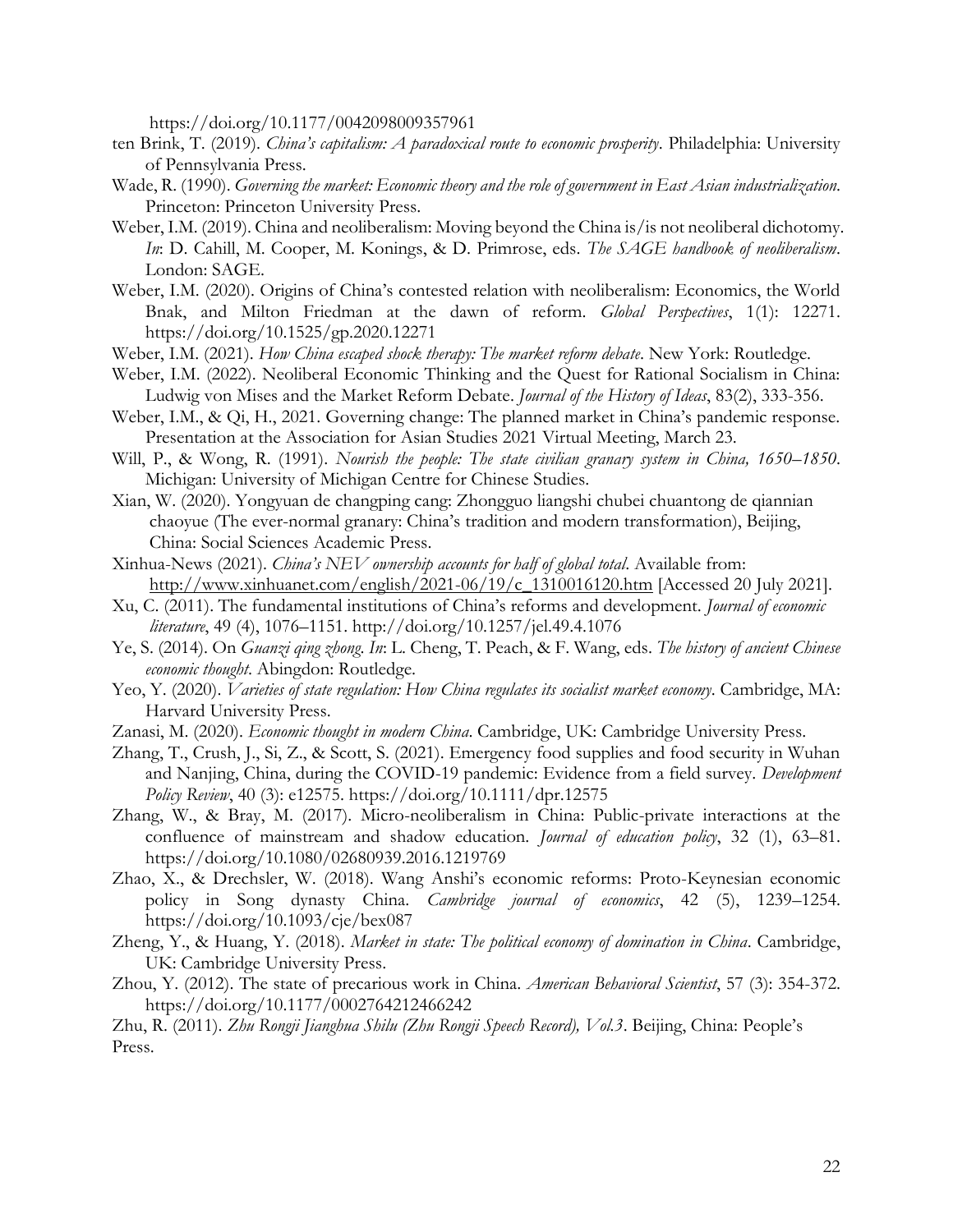



**Figure 1: Monthly pork-corn price ratio over the period Jan 2003-Sep 2021** Sources: National Bureau of Statistics.



#### **Figure 2: Annual nominal growth of SOE investment versus non-SOE investment, April 2005– Dec 2017**

Sources: National Bureau of Statistics (http://data.stats.gov.cn)

Notes: The annual nominal growth of investment is the growth of monthly investment relative to investment of the same month in the last year. The figure presents the three-month moving averages of the annual nominal growth rates. The NBS does not publish monthly SOE investment data since Dec 2017.